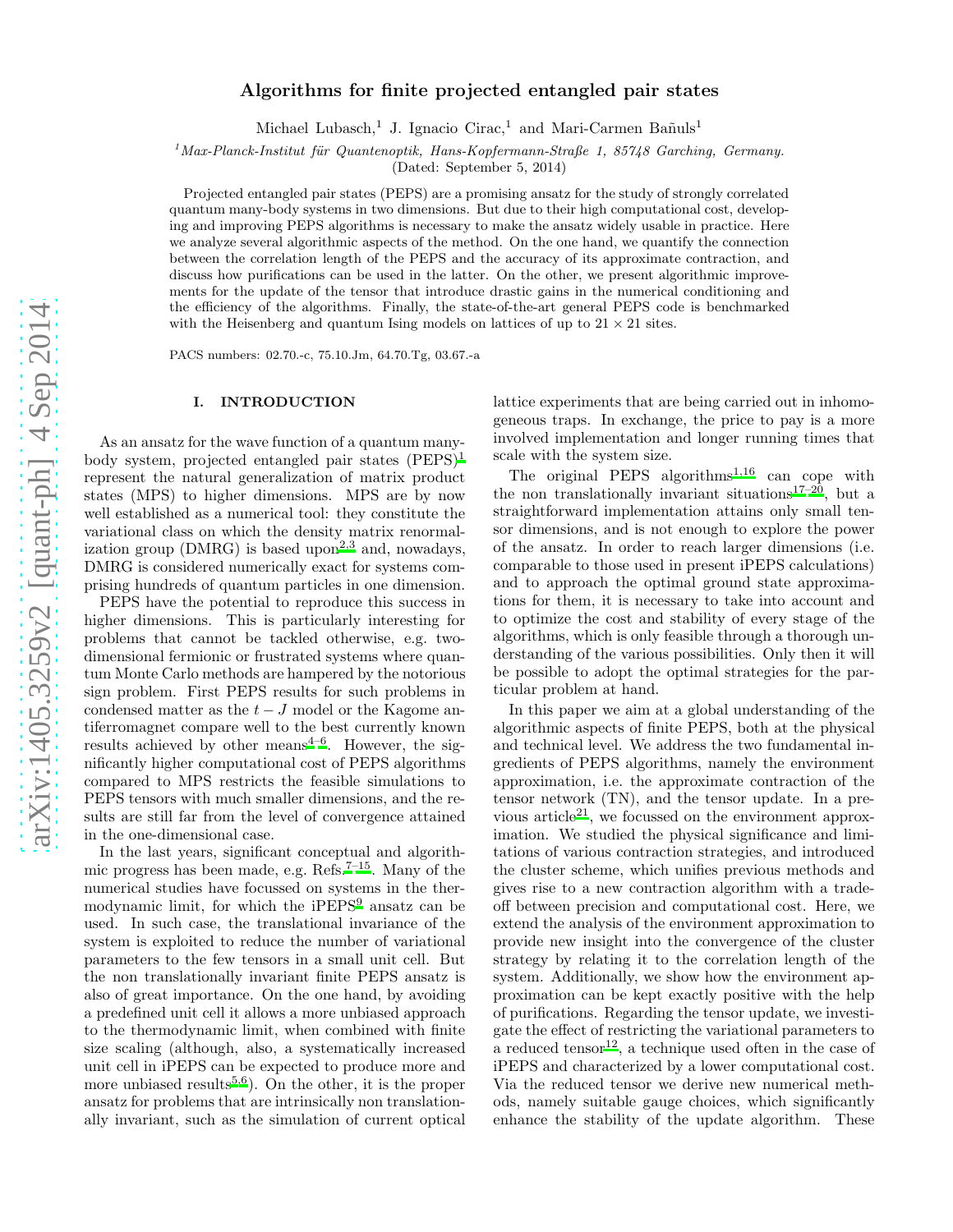

<span id="page-1-1"></span>FIG. 1: A PEPS on a  $5 \times 5$  square lattice. Physical indices are depicted pointing down, and virtual ones connect tensors in the plane.

gauge choices admit also a generalization to cases where the full tensor needs to be updated.

Furthermore, we benchmark the state-of-the-art finite PEPS algorithms using the Heisenberg Hamiltonian and the quantum Ising model with transverse field. By presenting converged finite PEPS results for lattice sizes typically considered in the context of finite size scaling, we not only assess the validity of the ansatz, but enable a systematic comparison to other methods and implementations.

The rest of the article is structured as follows. In Sec. [II](#page-1-0) we briefly present the basic notation and concepts common to PEPS algorithms. The algorithmic details regarding the convergence of the cluster scheme, the use of positive environments and the strategies to improve the tensor update are discussed in Sec. [III.](#page-2-0) Section [IV](#page-9-0) collects the numerical results corresponding to our best PEPS ground state approximations for the benchmark models. Finally in Sec. [V](#page-12-0) we summarize our conclusions.

# <span id="page-1-0"></span>II. NOTATION AND PRELIMINARY **CONCEPTS**

For completeness we introduce here the main concepts that will be used throughout this paper. Reviews on PEPS and more general TN methods can be found in the literature<sup>[16](#page-16-6)[,22](#page-16-11)</sup>.

Given a quantum system of  $N$  particles, with dimensions  $d_l$  and local Hilbert space bases  $\{|s_l\rangle\}_{s_l=1}^{d_l}$  (for  $l = 1, \dots N$  $l = 1, \dots N$  $l = 1, \dots N$ , a PEPS<sup>1</sup> is a state of the form

$$
|\psi^{PEPS}\rangle := \sum_{s_1, s_2, \dots, s_N} \mathcal{F}(A_1^{s_1} A_2^{s_2} \dots A_N^{s_N}) |s_1 s_2 \dots s_N\rangle,
$$

where  $\mathcal F$  denotes the contraction of a TN formed by the tensors  $A_l^{s_l}$ . Figure [1](#page-1-1) shows the two-dimensional square lattice geometry with open boundary conditions and size  $N = L \times L$  considered throughout this work. In this geometry, to each lattice site l corresponds a tensor  $A_l^{s_l}$ with one physical index  $s_l$  for its physical degree of freedom and up to four virtual indices connecting neighboring tensors. The dimension of the virtual indices, called bond dimension D, restricts the maximum possible block entropy of the state according to an area law.

PEPS algorithms for finding ground states can be classified in two types, namely variational minimization of energy and imaginary time evolution. With only minor changes, the second one allows also the simulation of real time evolution. Both kinds of algorithm can be formulated in terms of the minimization of a certain cost function by varying the tensor parameters<sup>[50](#page-16-12)</sup>. This minimization is realized in practice by means of an alternating least squares (ALS) scheme, in which one sweeps over the tensors and updates them one after another, each time choosing the components that minimize the cost function under the constraint that all the other tensors are fixed.

Throughout this article we focus (almost exclusively) on the imaginary time evolution. In this case, it is customary to use a Suzuki-Trotter approximation of the evolution operator where the Hamiltonian is split into parts containing only mutually commuting terms. The cost function to be minimized is then the distance  $\langle d(|\psi\rangle) = |||\psi\rangle - \hat{O}|\phi\rangle||^2$ , where  $|\phi\rangle$  is the initial PEPS,  $\hat{O}$ is an operator representing one (or more) Trotter gates, i.e. the exponential of one (or several) such Hamiltonian terms<sup>[16](#page-16-6)</sup>, and  $|\psi\rangle$  is the resulting PEPS. During the ALS sweeping, the tensor for site  $l$  is the one that minimizes

<span id="page-1-2"></span>
$$
d(A_l) =: \vec{A}_l^{\dagger} N_l \vec{A}_l - \vec{A}_l^{\dagger} \vec{b}_l - \vec{b}_l^{\dagger} \vec{A}_l + \text{const.} \qquad (1)
$$

It is given by the solution of the linear system of equations  $N_l \vec{A}_l = \vec{b}_l$ , i.e.  $\vec{A}_l = N_l^{-1} \vec{b}_l$ , where the norm matrix  $N_l$  results from the norm TN  $\langle \psi | \psi \rangle$  by leaving out the tensor  $A_l^*$  in the bra and  $A_l$  in the ket, and  $\vec{b}_l$  results from the TN  $\langle \psi | \hat{O} | \phi \rangle$  by leaving out  $A^*_{l}$  in the bra. This procedure can be iterated for the necessary number of steps to reach the desired total (real or imaginary) time<sup>[51](#page-16-13)</sup>.

Two main parts, namely the environment approximation and the tensor update, constitute the building blocks of this algorithm and will be often referred to in the rest of this article. The first notion corresponds to the exact or approximate evaluation of the effective matrix  $(N_l)$ and vector  $(b<sub>l</sub>)$  that determine the local equation to be solved for the tensor at a given site. The second term denotes the solution of the vector equation and the corresponding change of the PEPS with the updated tensor.

Some strategies developed in the context of iPEPS can also be applied to the finite case, and we will do that in the following. The most widely used iPEPS method, due to its efficiency and stability, is the Simple Update  $(SU)^8$  $(SU)^8$ , in which the environment is assumed to be separable and then the tensors are updated via simple SVD. As we showed in Ref.<sup>[21](#page-16-9)</sup>, the  $S\overrightarrow{U}$  works equally with finite PEPS but produces results with limited accuracy. The Full Update  $(FU)^{9,12}$  $(FU)^{9,12}$  $(FU)^{9,12}$  $(FU)^{9,12}$  is based on a more accurate approximation of the environment, in closer analogy to the original finite PEPS algorithm<sup>[1](#page-15-0)[,16](#page-16-6)</sup>, but differing from it in the fact that Trotter gates are not applied simultaneously, so that the environment for the update of one gate does only require the norm contraction around that gate. We will in the following use the term FU in the context of finite PEPS to denote the sequential applica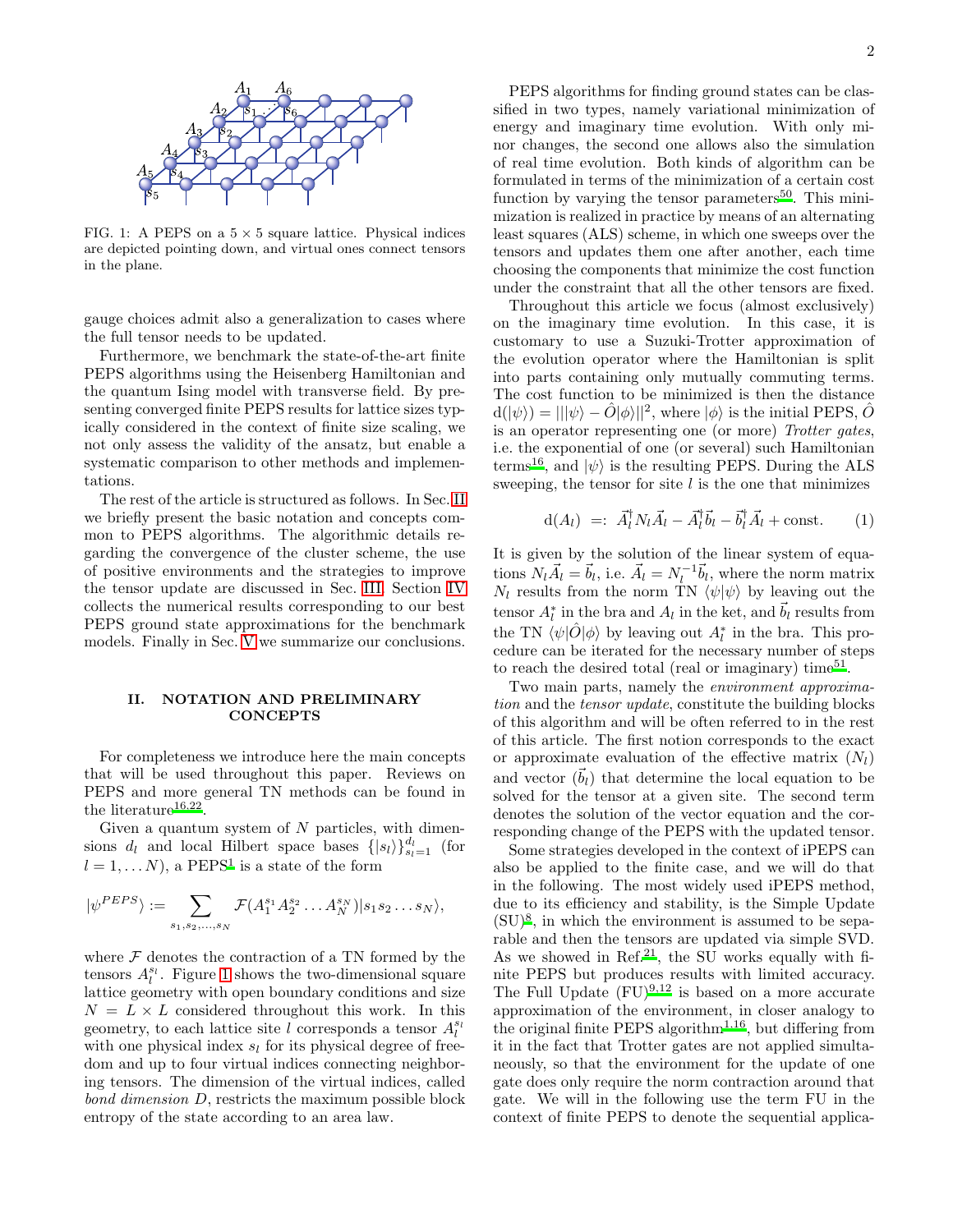tion of Trotter gates together with the full contraction of the norm TN, as in Ref.<sup>[21](#page-16-9)</sup>.

### <span id="page-2-0"></span>III. ALGORITHMIC ASPECTS

In this section we analyze several distinct aspects of finite PEPS algorithms, regarding both the environment approximation and the tensor update.

In particular, for the environment approximation we show how the success of the cluster scheme introduced in Ref.[21](#page-16-9) is deeply connected to the correlation length of the state. We also discuss the feasibility and the cost of explicitly keeping a positive environment by making use of purification MPO.

For the tensor update we propose gauge choices for each possible update scheme, and show how they improve the numerical stability of the algorithms. We additionally discuss how the reduced tensor, originally introduced in the context of  $iPEPS<sup>12</sup>$  $iPEPS<sup>12</sup>$  $iPEPS<sup>12</sup>$ , can similarly be used in the finite case to speed up the computations. The normalization of the tensors is another factor that can improve the stability of the method.

While part of this section is significantly technical, the considerations exposed here are relevant for the implementation of any (finite) PEPS algorithm. Furthermore they have also clear physical implications, especially in the case of the environment contraction.

### A. Environment approximation

In the imaginary time algorithm, the update of one tensor at lattice site l involves the contraction around that tensor of the norm TN  $\langle \psi | \psi \rangle$  and of the TN  $\langle \psi | e^{-\tau \hat{H}_x} | \phi \rangle$ for a certain subset of (mutually commuting) Hamiltonian parts  $\hat{H}_x$ . The first contraction leads to the norm matrix  $N_l$  and the second to the vector  $\vec{b}_l$  from which the new tensor for that lattice site follows as  $\vec{A}_l = N_l^{-1} \vec{b}_l$  $\vec{A}_l = N_l^{-1} \vec{b}_l$  $\vec{A}_l = N_l^{-1} \vec{b}_l$ . The original algorithm<sup>1[,16](#page-16-6)</sup> includes the complete  $e^{-\tau \hat{H}_x}$ , i.e. all (mutually commuting) Trotter gates, in the TN  $\langle \psi | e^{-\tau \hat{H}_x} | \phi \rangle$  and thus requires two independent environment approximations, one for  $\langle \psi | \psi \rangle$  and one for  $\langle \psi | e^{-\tau \hat{H}_x} | \phi \rangle$ . However, in the following we adopt the strategy from  $\text{Ref.}^{21}$  $\text{Ref.}^{21}$  $\text{Ref.}^{21}$ : If Trotter gates are applied one by one, and only the tensors on which a given gate acts are modified, then it suffices to consider the environment approximation of the norm TN alone, and, starting from this environment, the vector  $\vec{b}_l$  is constructed from the exact contraction of a single Trotter gate<sup>[52](#page-16-15)</sup>.

As in the original algorithm<sup>[1](#page-15-0)[,16](#page-16-6)</sup>, we can approximate the environment of a PEPS row (column) with the help of boundary MPO. By identifying two opposite sides of the PEPS TN with boundary MPO, the action of intermediate rows (columns) on those is successively approximated by new boundary MPO, as shown in Fig. [2](#page-2-1) for the norm, until the tensors of interest are reached. The



<span id="page-2-1"></span>FIG. 2: Origi[n](#page-15-0)al contraction<sup>1[,16](#page-16-6)</sup> of the norm TN for a PEPS with bond dimension D. The product of a bulk row with a boundary MPO of bond dimension  $D'$  is approximated by a new boundary MPO of the same dimension, at a cost  $\mathcal{O}(dD^6D'^2) + \mathcal{O}(D^4D'^3).$ 

approximation accuracy of this method, used also in the FU and the cluster scheme, is ultimately determined by the boundary bond dimension  $D'$  of the boundary MPO. and its efficiency is dictated by the leading computational cost  $\mathcal{O}(dD^6D'^2) + \mathcal{O}(D^4D'^3)$ . In typical calculations, the boundary bond dimension for a certain approximation precision scales as  $D' \propto D^2$  independent of the system size, such that the original contraction<sup> $1,16$  $1,16$ </sup> has the overall cost  $\mathcal{O}(D^{10})$ .

# 1. Accuracy of the cluster contraction

The Cluster Update  $(CU)$  introduced in Ref.<sup>[21](#page-16-9)</sup> allows a trade-off between precision and efficiency in the environment approximation. The SU and the FU are special cases of this procedure, which naturally interpolates between them in both accuracy and computational cost. Because clusters are not only useful for the tensor update but equally for the computation of expectation values, they realize a unifying framework for PEPS contractions.

A cluster is defined as a set of tensors comprising the considered ones and their neighborhood up to a distance called *cluster size*  $\delta$ . The idea is to approximate the environment outside the cluster very roughly and inside with more precision. In the context of finite PEPS algorithms, in which the TN is contracted row by row, it is reasonable to define a cluster as the considered row and its neighboring rows up to the distance  $\delta$ . Figure [3](#page-3-0) shows an example cluster of size  $\delta = 1$  around a central row in the bulk of a PEPS. We employ a separable positive boundary MPO for the contraction outside the cluster, which has a cost  $\mathcal{O}(dD^5)$ , while the cluster itself is contracted using a general boundary MPO of bond dimension  $D' > 1$ , which in this case requires  $\mathcal{O}(dD^5D'^2)$ operations[21](#page-16-9). The precision and efficiency of the approximation are determined by the cluster size and D′ . The separable positive boundary MPO produces for cluster size  $\delta = 0$  an environment approximation equivalent to the SU one<sup>[21](#page-16-9)</sup>.

We previously observed<sup>[21](#page-16-9)</sup> that the contraction error decreases exponentially with the cluster size for PEPS ground state approximations of the Heisenberg model. This property, which justifies the usability of clusters, is ultimately related to a finite correlation length of the system, as we appreciate here with the help of the quantum Ising model. This model becomes critical in the thermo-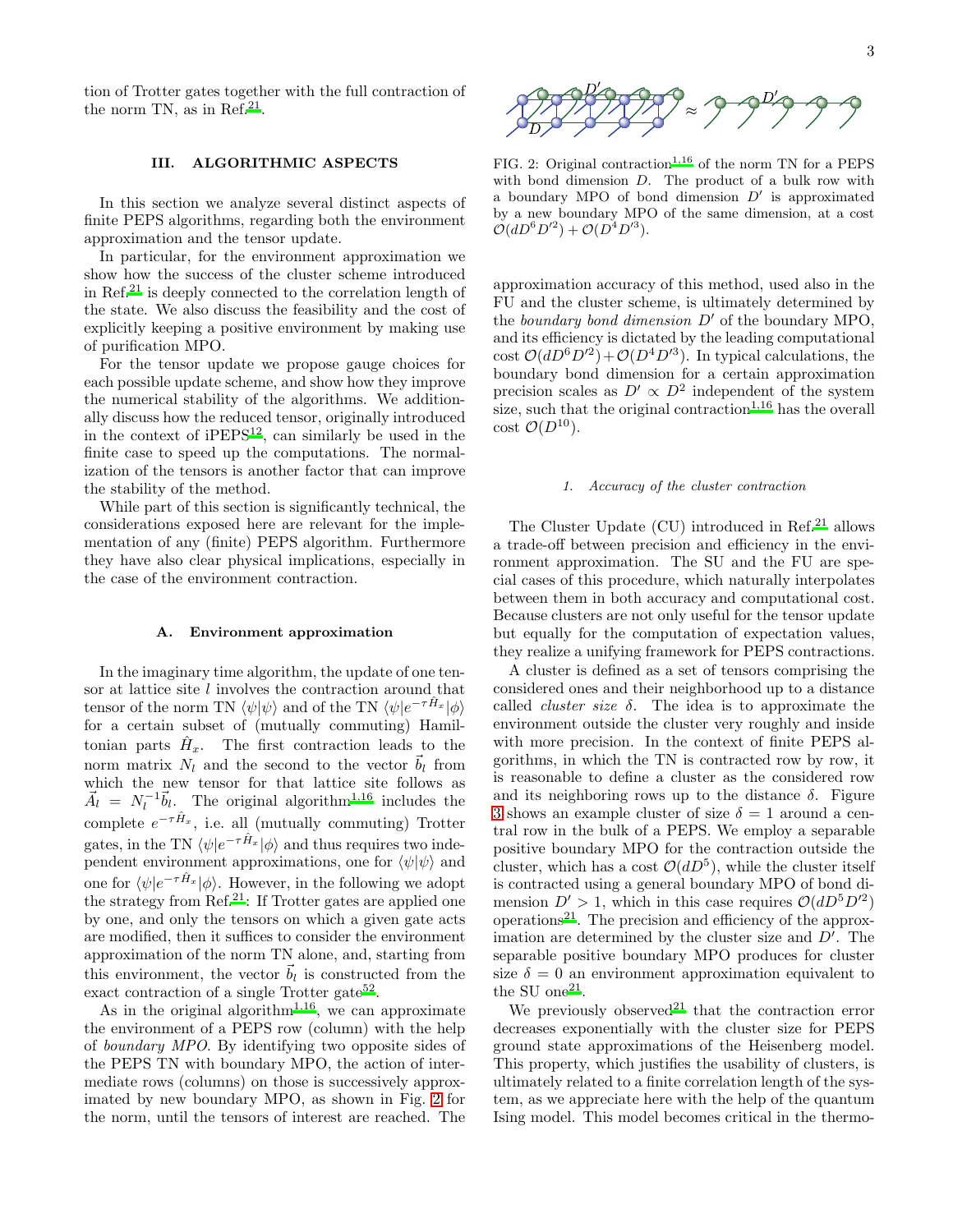

<span id="page-3-0"></span>FIG. 3: Cluster environment of a bulk row for cluster size  $\delta = 1$ . The contraction outside the cluster is achieved by means of a separable positive boundary MPO in the way ex-plained in Ref[.](#page-16-9)<sup>21</sup> with computational cost  $\mathcal{O}(dD^5)$ . Then the cluster is contracted with the help of a general boundary MPO of bond dimension  $D'$ , which, in this case, can be found with  $\mathcal{O}(dD^5D'^2)$  operations.

dynamic limit at transverse field  $B \approx 3.044$ , and, thus, by varying B we can create states with different correlation lengths.

We have analyzed the cluster contraction error of a local observable acting on the center of the lattice,  $\epsilon_{\alpha}(\delta) := |\langle \sigma^{\alpha} \rangle_{\delta} - \langle \sigma^{\alpha} \rangle| / |\langle \sigma^{\alpha} \rangle|, \text{ for } \alpha = X, Z, \text{ where}$  $\langle \sigma^{\alpha} \rangle_{\delta}$  is the approximated contraction using cluster size δ, and  $\langle σ^{\alpha} \rangle$  the result of contracting the full TN. The behavior of this quantity can be compared to the correlation function,  $G_{\alpha}(x) := \langle \sigma_l^{\alpha} \sigma_{l+x}^{\alpha} \rangle - \langle \sigma_l^{\alpha} \rangle \langle \sigma_{l+x}^{\alpha} \rangle$ , for two sites separated by a distance x along the central column of the lattice. All contractions were performed with large enough  $D' = 100$  such that the contraction error was independent of  $D^{\prime}$ .<sup>[53](#page-16-16)</sup> We observe in Fig. [4](#page-3-1) (a) that the decrease of the contraction error is always steeper for a faster decaying correlation function. In order to make this statement more precise, we can fit the decay of the error to an exponential function of the cluster size,  $\epsilon_{\alpha}(\delta) \propto \exp(-\delta/\delta_0)$ , and obtain a characteristic cluster size  $\delta_0$ . Correspondingly, we can extract a correlation length  $\zeta$  from a similar fit of the correlation function  $G_{\alpha}(x) \propto \exp(-x/\zeta)$ . After having calculated  $\delta_0$  and  $\zeta$ for several PEPS<sup>[54](#page-16-17)</sup>, we plot  $\delta_0$  as a function of  $\zeta$  in Fig. [4](#page-3-1) (b) and conclude that  $\delta_0 \approx \zeta^{.55}$  $\delta_0 \approx \zeta^{.55}$  $\delta_0 \approx \zeta^{.55}$  This demonstrates an extremely clear quantitative connection between the cluster contraction error for a given cluster size and the correlations in the state.

### <span id="page-3-2"></span>2. Positive environment

The exact norm environment, resulting from an exact contraction of  $\langle \psi | \psi \rangle$  around one (or several) site(s), is positive by construction, as can be seen in Fig. [5.](#page-4-0) Although this positive characteristic is considered a desirable property for the environment approximation, in general it is not respected by the approximated contractions. Nevertheless, it is possible to use schemes that maintain it. In particular, the Single-Layer (SL) algorithm was introduced in Ref. $^{14}$  $^{14}$  $^{14}$  as a way to improve the environment approximation of the SU while preserving its efficiency



<span id="page-3-1"></span>FIG. 4: Relation between cluster error and correlation function in the Ising model on a  $21 \times 21$  lattice. (a) Cluster error (main plot) and correlation function (inset) for observable  $\sigma^Z$ , for  $D = 2$  (open symbols), 3 (filled symbols), and  $B = 2.0$ (triangles), 2.5 (squares), 2.8 (circles). (b) Characteristic cluster size,  $\delta_0$ , versus correlation length,  $\zeta$ , for several values of  $B \in [2, 4]$ , for observable  $\sigma^Z$  with  $D = 2$  (plusses), 3 (crosses), and for  $\sigma^X$  with  $D=2$  (triangles), 3 (circles).

and numerical stability. The SL method performs the norm contraction by means of transformations in the ket alone<sup>[14](#page-16-19)</sup>. Then the boundary is described by a *purification* MPO<sup>[26](#page-16-20)</sup>, defined via a MPS of virtual bond dimension  $D''$ and physical dimension  $D \times d'$  in such a way that the MPO results from tracing over the purification bonds of dimension  $d'$ . Approximating the environment in the SL way and then updating the tensors as explained in Ref.<sup>[14](#page-16-19)</sup> ensures a stable algorithm, but as seen in Ref.<sup>[21](#page-16-9)</sup> the error in the environment approximation can be several orders of magnitude above that of the original contraction<sup> $1,16$  $1,16$ </sup>, and it can depend strongly on the system size.

Several factors can cause these accuracy limitations. Even if there exists a good positive MPO approximation for the boundary with moderate bond dimension  $D'$  (as observed for gapped systems<sup>[27](#page-16-21)</sup>), it does not necessarily follow that  $D''$  is small<sup>[28](#page-16-22)[,29](#page-16-23)</sup> and hence it is not clear a priori that fixing the maximum  $D''$  produces an accurate approximation for the environment. Moreover, as argued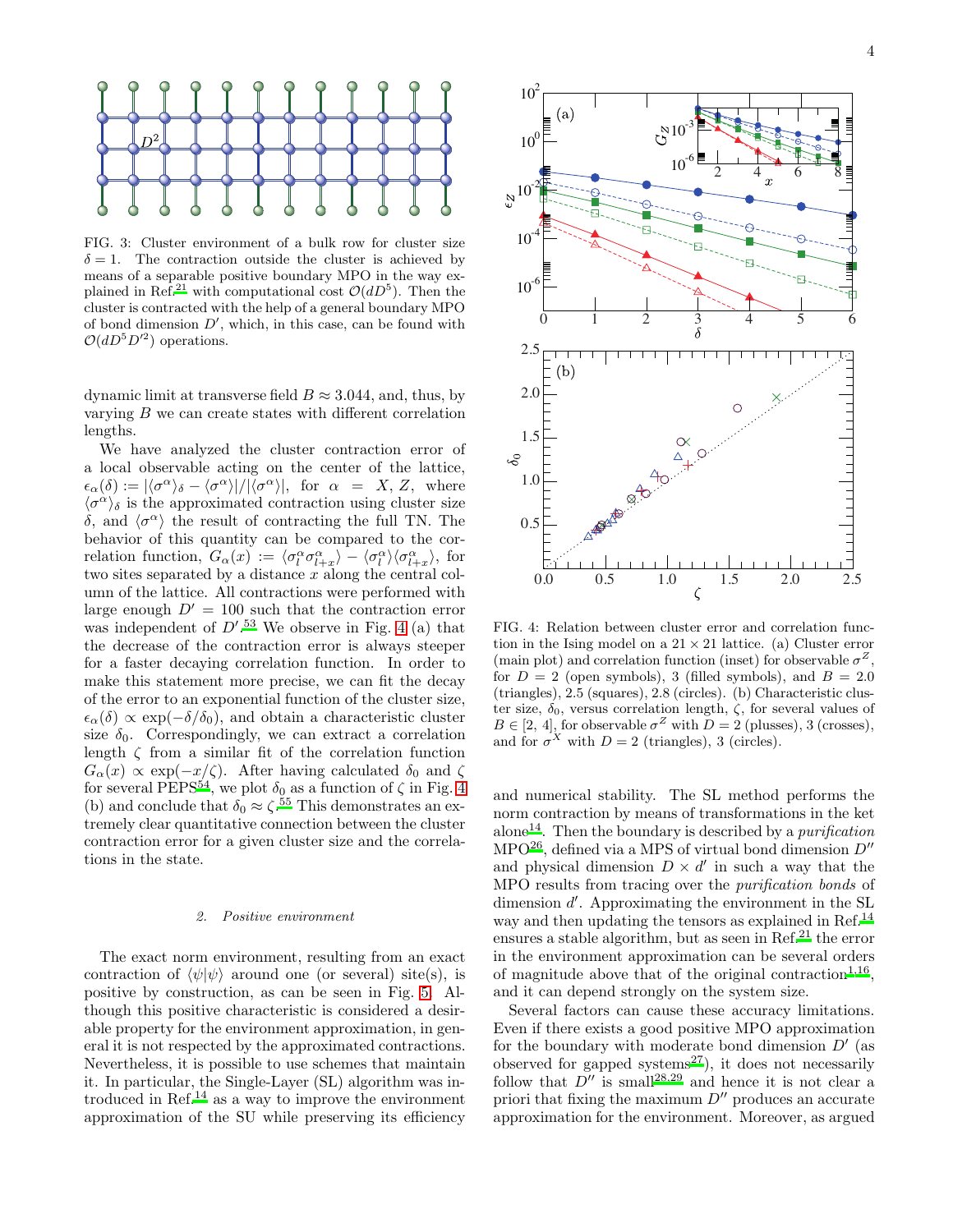

<span id="page-4-0"></span>FIG. 5: Norm environment for a single site of a  $5 \times 5$  PEPS. Because each PEPS tensor A from Fig. [1](#page-1-1) is contracted with its complex conjugate  $A^*$  over the physical index, an exact contraction of this norm TN would give a positive hermitian norm matrix N. For large PEPS, an exact contraction of N is not feasible, and the original contraction approximation<sup>[1](#page-15-0)[,16](#page-16-6)</sup> based on general boundary MPO, shown in Fig. [2,](#page-2-1) does not keep the positivity.

in Ref.<sup>[21](#page-16-9)</sup>, by operating on a single layer, the scheme does not find the most general purification with given bond  $D''$ . Here we want to address the question wether the accuracy limitations of the SL algorithm are due to the description of the boundary as purification or wether they are due to the specific operations proposed in Ref.<sup>[14](#page-16-19)</sup> to determine that boundary purification.

One way to allow for a more general purification is to formulate an algorithm in the double-layer picture in the following way. Given the MPS bond dimension,  $D''$ , and the purification bond,  $d'$ , we write a purification MPO<sup>[26](#page-16-20)</sup> by using in the lower layer the complex conjugated tensors from the upper layer. The problem of approximating the boundary after the contraction of one further row of the PEPS norm TN is then formulated for this structure instead of the general MPO, as sketched in Fig. [6.](#page-4-1) The local equations result from replacing the single tensor of the general MPO by the structure consisting of  $A_l$  and  $A_l^*$ . Following the standard ALS procedure, we sweep over the sites l, and for each site solve the corresponding optimization problem for  $A_l$ . However, in this case the cost function to be minimized is no longer quadratic, but quartic in the variables of a tensor at site  $l$ , and its minimum corresponds to the solution of nonlinear equations, in contrast to the linear equations encountered in the original contraction<sup>[1](#page-15-0)[,16](#page-16-6)</sup> of Fig. [2.](#page-2-1) The nonlinear equations for  $A_l$  have to be solved iteratively. We describe and benchmark several options in Appendix [A.](#page-13-0)

We compare this scheme to the original<sup>[1](#page-15-0)[,16](#page-16-6)</sup> and the SL algorithm based on the norm contraction of the same PEPS used in the previous analysis of Ref.<sup>[21](#page-16-9)</sup>. The results are shown in Fig. [7.](#page-5-0) For a fixed purification bond d', we observe that the relative error of the norm decreases fast as a function of  $D''$ . The comparison of the  $11 \times 11$  to the  $21 \times 21$  lattice (Fig. [7](#page-5-0) (a)) shows that, si[m](#page-15-0)ilar to the original algorithm<sup>1[,16](#page-16-6)</sup>, the error does not have a strong dependence on the system size. On the other hand, with growing  $d'$ , the curves tend to converge to the error of the original contraction<sup>[1,](#page-15-0)[16](#page-16-6)</sup>. This effect



<span id="page-4-1"></span>FIG. 6: Positive contraction of the norm TN for a PEPS with bond dimension D. The product of a bulk row with a boundary purification of virtual bond dimension  $D''$  and purification bond dimension  $d'$  is approximated by a new boundary purification of the same dimensions. Each update of a tensor A constitutes a nonlinear problem, and solving the linearized equations costs  $\mathcal{O}(dD^6D''^4) + \mathcal{O}(D^4D''^6) + \mathcal{O}(d'^3D^3D''^6)$  where  $d' \leq DD''^2$ .

can be observed already with small purification bonds for  $B = 1.0$  (Fig. [7](#page-5-0) (b)). These results suggest that the error in the SL method is mainly due to the restricted class of purifications it can attain, and not to the description of the boundary as a purification with small bond  $D''$ .<sup>[56](#page-16-24)</sup>

From the discussion above we conclude that it is possible to efficiently find a (close to) optimal general purification by means of the solution of nonlinear equations. In the context of PEPS contractions, this technique improves the SL scheme significantly, but given its higher computational cost compared to the original  $contraction<sup>1,16</sup>$  $contraction<sup>1,16</sup>$  $contraction<sup>1,16</sup>$  $contraction<sup>1,16</sup>$ , resulting from the iterative routines (see Appendix [A\)](#page-13-0), it is not a practical option. Hence, in the following, all our cluster and full contractions will be based upon the original contraction algorithm<sup>[1](#page-15-0)[,16](#page-16-6)</sup> and thus make use of general boundary MPO as shown in Fig. [2.](#page-2-1) Nevertheless, the procedures analyzed here may be useful for other problems where the question of numerically optimizing a purification MPO appears, such as for the description of one-dimensional thermal states or open systems.

### B. Tensor update

Once the environment is computed, the actual update of the tensors takes place by solving the appropriate local equations. It is also possible to use simplifications of this step which render a more efficient and stable algorithm.

For the update of a pair of neighboring tensors, the environment can be approximated in general by a MPO with periodic boundary conditions, as illustrated in Fig. [8.](#page-5-1) A first simplification of the tensor update procedure comes from sequentially processing the Trotter gates, as described above, and changing only the tensors on which each gate acts. Then all the update operations on the pair are performed with a fixed environment.

The computational cost of the tensor update can be greatly decreased by restricting the update to the reduced  $tensor$ <sup>[12](#page-16-10)</sup>. This reduced tensor update minimizes the cost function [\(1\)](#page-1-2) for the full tensors exactly only in the case of a separable environment<sup>[21](#page-16-9)</sup>, as e.g. in the SU, but it is worth studying its performance in a more general situation. In any case, it allows to work with larger bond di-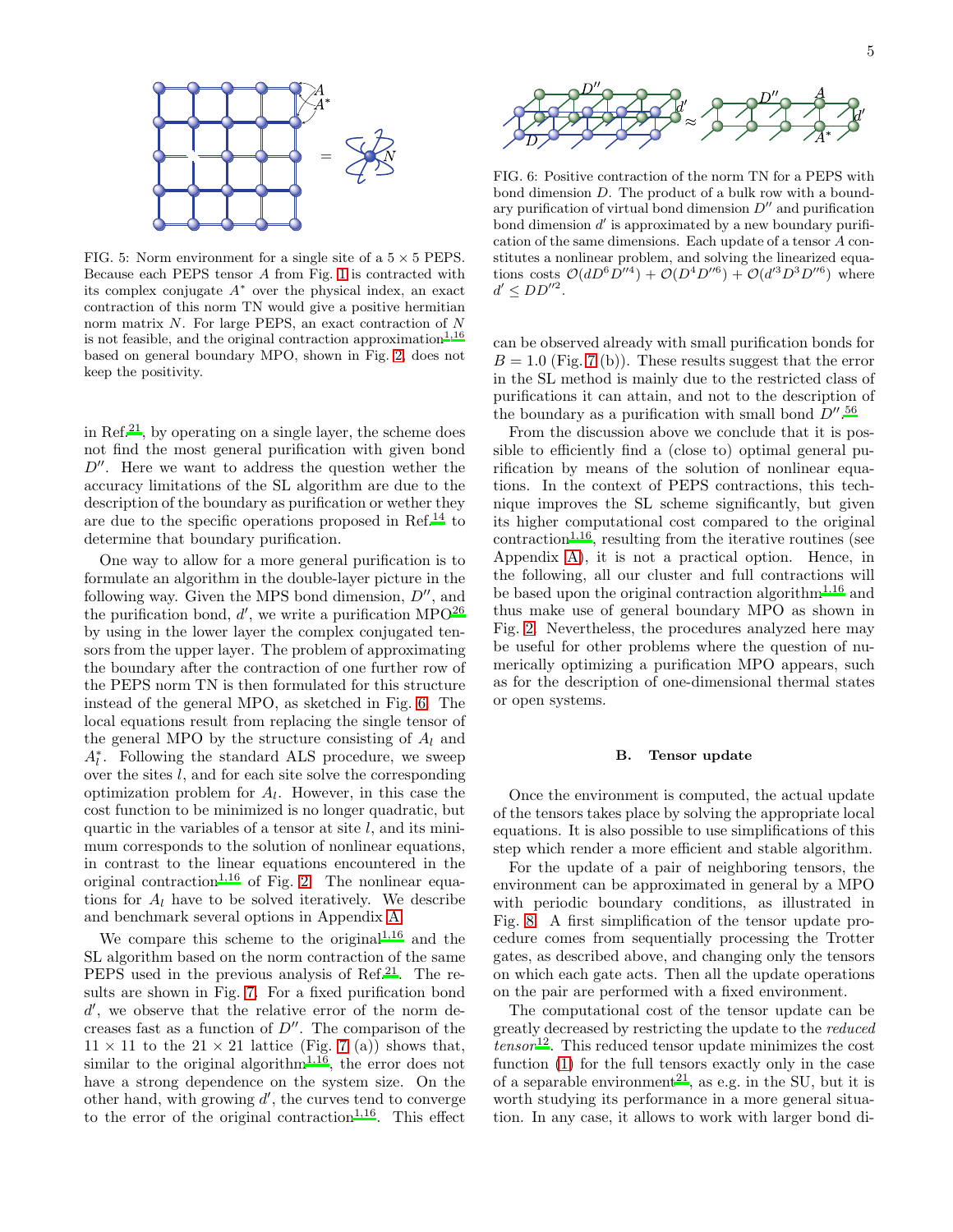

<span id="page-5-0"></span>FIG. 7: Relative error of the norm contraction using boundary purification MPO, for SU Ising ground state approximations. (a)  $B = 3.0$  and  $D = 2$  on lattices of size  $21 \times 21$  (main plot) and  $11 \times 11$  (inset). (b)  $B = 1.0$  and  $D = 4$  on a  $11 \times 11$ lattice. For reference, we show the error of the SL method with maximum  $d' = DD''^2$  (open circles) and of the origi-nal algorithm<sup>[1](#page-15-0)[,16](#page-16-6)</sup> (filled circles). Our purification contraction was performed with  $d' = 1$  (triangles), 2 (squares), and 3 (diamonds), and  $D'' = \sqrt{D'}$ .



<span id="page-5-1"></span>FIG. 8: The 6 environment tensors of a nearest-neighbor tensor pair. They form a periodic boundary MPO with virtual bond dimension  $D'$  and physical dimension  $D$ . It is constructed with  $\mathcal{O}(dD^6D'^2) + \mathcal{O}(D^4D'^3)$  operations, resulting from the optimal search for a boundary MPO and the contraction of the environment up to the tensor pair.

mensions, which might compensate for the smaller number of variational parameters.

Another major difference between MPS and PEPS concerns the conditioning of the effective norm matrix  $N_l$ . For MPS with open boundary conditions, a gauge trans-formation<sup>[57](#page-16-25)</sup> can be chosen such that  $N_l = 1$ , which guarantees the stability of the tensor update. Although this is impossible for PEPS, we will show how a proper gauge



<span id="page-5-2"></span>FIG. 9: A QR decomposition of the left full tensor  $A_L$  generates the left reduced tensor  $a_L$  as the R. Similarly, a LQ decomposition of the right full tensor  $A_R$  gives the right reduced tensor  $a_R$  as the L. The initial  $dD^4$  variational parameters of the full tensor are decreased to the  $d^2D^2$  variational parameters of the reduced tensor.



<span id="page-5-3"></span>FIG. 10: Environment tensor  $N_{\text{red}}$  of a reduced nearestneighbor tensor pair and its closest positive semidefinite approximant  $\tilde{X}\tilde{X}^{\dagger}$  constructed as explained in the text. The contractions are characterized by the leading computational cost  $\mathcal{O}(d^4 D^4 D'^2) + \mathcal{O}(d^2 D^6 D'^2) + \mathcal{O}(d^2 D^4 D'^3)$  and the computation of the positive approximant requires additionally  $\mathcal{O}(d^6D^6)$  operations.

choice and tensor normalization drastically improve the stability of the algorithm.

### 1. Reduced tensor

Before performing the update under a nearest-neighbor Trotter gate, the tensor for a lattice site can be decomposed into the contraction of two tensors, in such a way that one of them carries the physical index and the virtual bond corresponding to the link on which the two-site gate acts, i.e. all the indices directly affected by the gate. This tensor is called the *reduced tensor*<sup>[12](#page-16-10)</sup>, and can be obtained from the full tensor by means of a QR decomposition, as sketched in Fig. [9.](#page-5-2)

In the reduced tensor update, only the components of such reduced tensor are modified during the update procedure, while the remaining part of the full tensor is left unchanged. These remaining parts of both tensors in the pair are contracted with the periodic MPO of Fig. [8](#page-5-1) to get the environment for the reduced tensor pair,  $N_{\text{red}}$ , shown in Fig. [10.](#page-5-3) Due to the approximate contractions, this reduced environment is in general not positive, neither is it hermitian, but its positive approximant can be constructed in two steps $30$ . First, we compute the optimal hermitian approximant  $\tilde{N}_{\text{red}} := (N_{\text{red}} + N_{\text{red}}^{\dagger})/2$ . Second, from its eigendecomposition  $\tilde{N}_{\text{red}} = U \Sigma U^{\dagger}$  we obtain the positive approximant as  $U\Sigma_{+}U^{\dagger}$  where  $\Sigma_{+}$ results from  $\Sigma$  by setting all negative eigenvalues to zero. Finally, the environment is written as  $\tilde{X}\tilde{X}^{\dagger}$  in terms of its square root  $\tilde{X} := U\sqrt{\Sigma_{+}}$ .

The computational cost of the contractions for the periodic boundary MPO (Fig. [8\)](#page-5-1), needed in both the reduced and the full tensor update, reads  $\mathcal{O}(dD^6D^2)$  +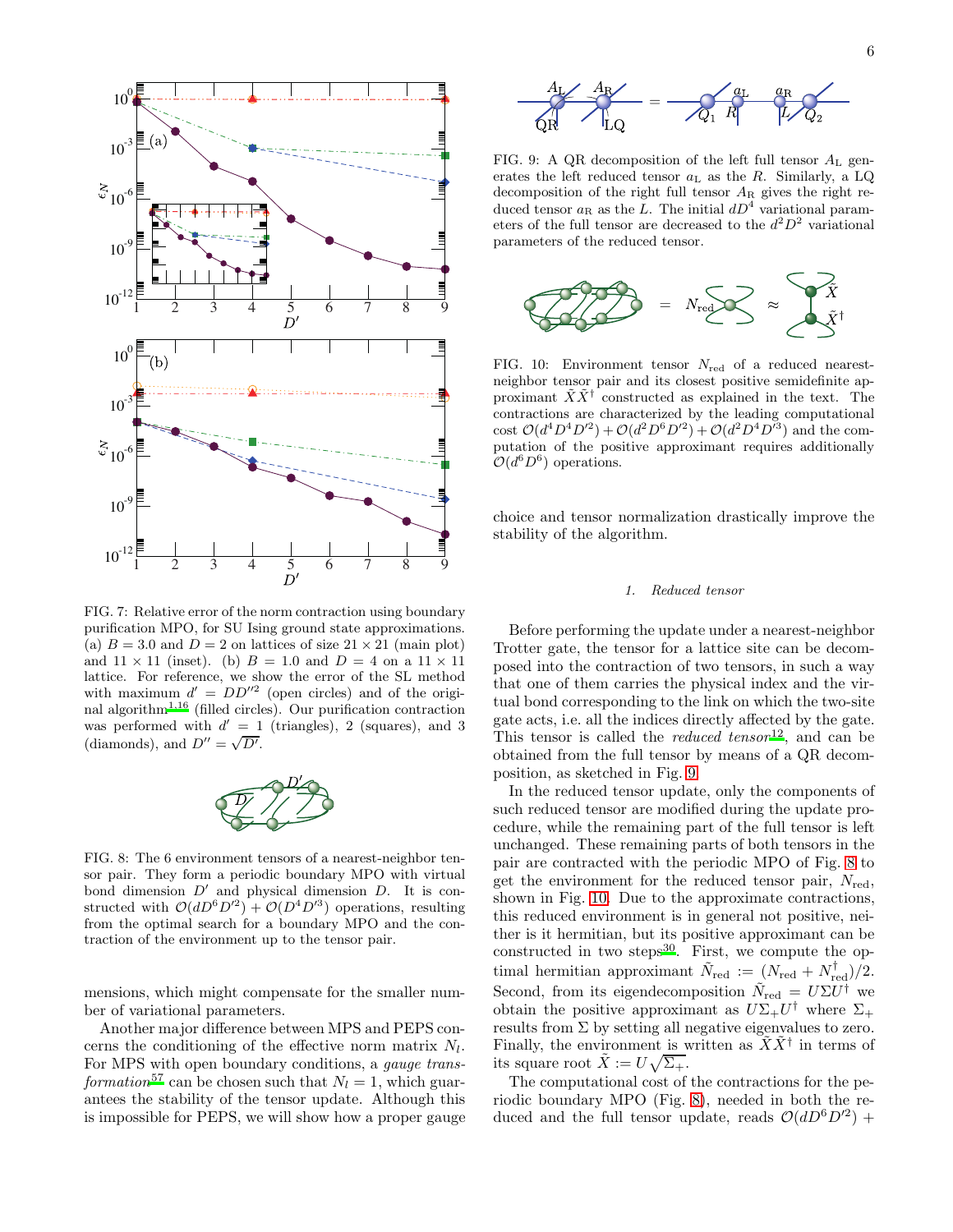$\mathcal{O}(D^4D^{\prime 3})$ . The construction of  $N_{\text{red}}$  (Fig. [9](#page-5-2) and [10\)](#page-5-3) is only slightly more expensive with  $\mathcal{O}(d^4D^4D'^2)$  +  $\mathcal{O}(d^2D^6D'^2) + \mathcal{O}(d^2D^4D'^3)$  operations. Its eigendecomposition requires  $\mathcal{O}(d^6D^6)$ . In the complete update of the reduced tensors via the sweeping of the ALS scheme, all further operations have lower computational cost. Notice that in the case of the full tensors the contraction of the norm environment for a single tensor needs  $\mathcal{O}(D^8D^2) + \mathcal{O}(D^4D^3)$  operations while the eigendecomposition of the norm matrix has the cost  $\mathcal{O}(d^3D^{12})$ .

In order to study wether the reduced tensor limits the accuracy of the method, we considered imaginary time evolution of the Heisenberg model on  $4 \times 4$  and  $10 \times 10$ lattices, and compared the final energies from the reduced tensor update to the ones from the full tensor update. We found that, while for the small bond dimensions  $D = 2$ and 3 the full tensor update produced better energies, for  $D = 4$  the energies of both approaches were already very similar. This can be appreciated by comparison of the results in Appendix [C](#page-15-3) (obtained with the reduced tensor) to the full tensor results published in Refs.<sup>[1](#page-15-0)[,18](#page-16-27)</sup>.

Because the reduced tensor update is less costly, we could reach larger bond dimensions than with the full tensor update, and, in the end, obtained the lowest energies with the reduced tensors. Therefore the reduced tensor update was used for the results presented in this paper.

# 2. Gauge fixing

In the case of MPS, it is possible to keep up a canonical form of the tensors during their updates with the help of a local gauge fixing, and that ensures the stability of the algorithm and optimizes its performance<sup>[16](#page-16-6)</sup>. In the case of PEPS, there exists neither such a canonical form nor any means to locally gauge away the norm matrix. Nevertheless, using the gauge freedom, it is possible to improve the conditioning of the norm matrix and positively affect the precision and stability of the method, as we describe in the following.[58](#page-16-28)

We propose a gauge fixing that is inspired by the onedimensional case with open boundary conditions. In that case, the norm tensor can be reduced to the identity by (partially) imposing the canonical form of the MPS, achieved by QR (or LQ) decomposition of each tensor af-ter its update<sup>[16](#page-16-6)</sup>. Alternatively, for an arbitrary MPS it is always possible to reduce the norm matrix to the identity by taking the square roots of the unconnected left and right environment halves and absorbing part of their QR (LQ) decompositions in the tensor to be updated.

In the case of PEPS, it is not possible to ensure an identity norm matrix by means of QR or LQ decompositions after the tensor update. Hence, we adapt the second possibility and obtain the gauge transformations from the environment before the tensor update, namely from the norm tensor itself, such that the norm matrix is betterconditioned. Because this gauge fixing can be combined



<span id="page-6-0"></span>FIG. 11: Gauge fixing on the environment tensor of the reduced tensor pair, when the environment is non-separable. (a) We perform a QR and LQ decomposition on  $\tilde{X}$  from Fig. [10](#page-5-3) independently of each other (notice that we have shortened here the horizontal open indices of  $\tilde{X}$  compared to Fig. [10\)](#page-5-3). (b) Contraction of  $\tilde{X}$  with  $L^{-1}$  and  $R^{-1}$  gives the final square root of the environment tensor,  $X$ . (c) In order to leave the state unchanged, the left and right reduced tensors  $a<sub>L</sub>$  and  $a_R$  from Fig. [9](#page-5-2) have to be contracted with the gauge transformations  $L$  and  $R$  as shown here, which gives the starting tensors  $\tilde{a}_L$  and  $\tilde{a}_R$  for the update explained in Fig. [12.](#page-7-0)

with any of the environment approximations described previously, we propose a precise scheme for each case.

When the environment of the tensor pair is separable, i.e.  $D' = 1$  in Fig. [8,](#page-5-1) it decomposes into six positive semidefinite matrices, which can be determined by the al-gorithm in Ref.<sup>[21](#page-16-9)</sup>. We compute the square roots of these matrices and absorb them in the tensor pair. After contraction of the tensor pair with the Trotter gate, a SVD is performed to find the new tensors, and finally these are multiplied by the inverses of the previous square roots. This procedure coincides with the SU<sup>[8](#page-16-14)</sup> in which the  $\lambda$  matrices surrounding the tensor pair are substituted here by the square roots of the environment matrices corresponding to each link. Since the positive separable environment of the tensor pair is obtained with  $\mathcal{O}(dD^5)$ operations, the leading cost of the complete update is  $\mathcal{O}(d^6D^3) + \mathcal{O}(d^2D^5)$ , under the assumption  $d \leq D^2$ .

When the environment of the tensor pair is nonseparable, and we restrict the update to the reduced tensor, we propose the gauge fixing from Fig. [11.](#page-6-0) By taking R and L from independent QR and LQ decompositions of the same  $X$  from Fig. [10,](#page-5-3) we treat both virtual bonds of the environment equally, such that both reduced tensors will experience similar condition numbers in the linear equations of the following sweeping<sup>[59](#page-17-0)</sup>. After we have obtained the desired better-conditioned square root of the environment tensor,  $X$ , in order to leave the state unchanged, the left (right) reduced tensor has to be contracted with  $L(R)$  over its left (right) virtual index.

After our gauge fixing has been applied, the actual update takes place in three steps. First, the tensors are initialized using a SVD as shown in Fig. [12](#page-7-0) (a). This step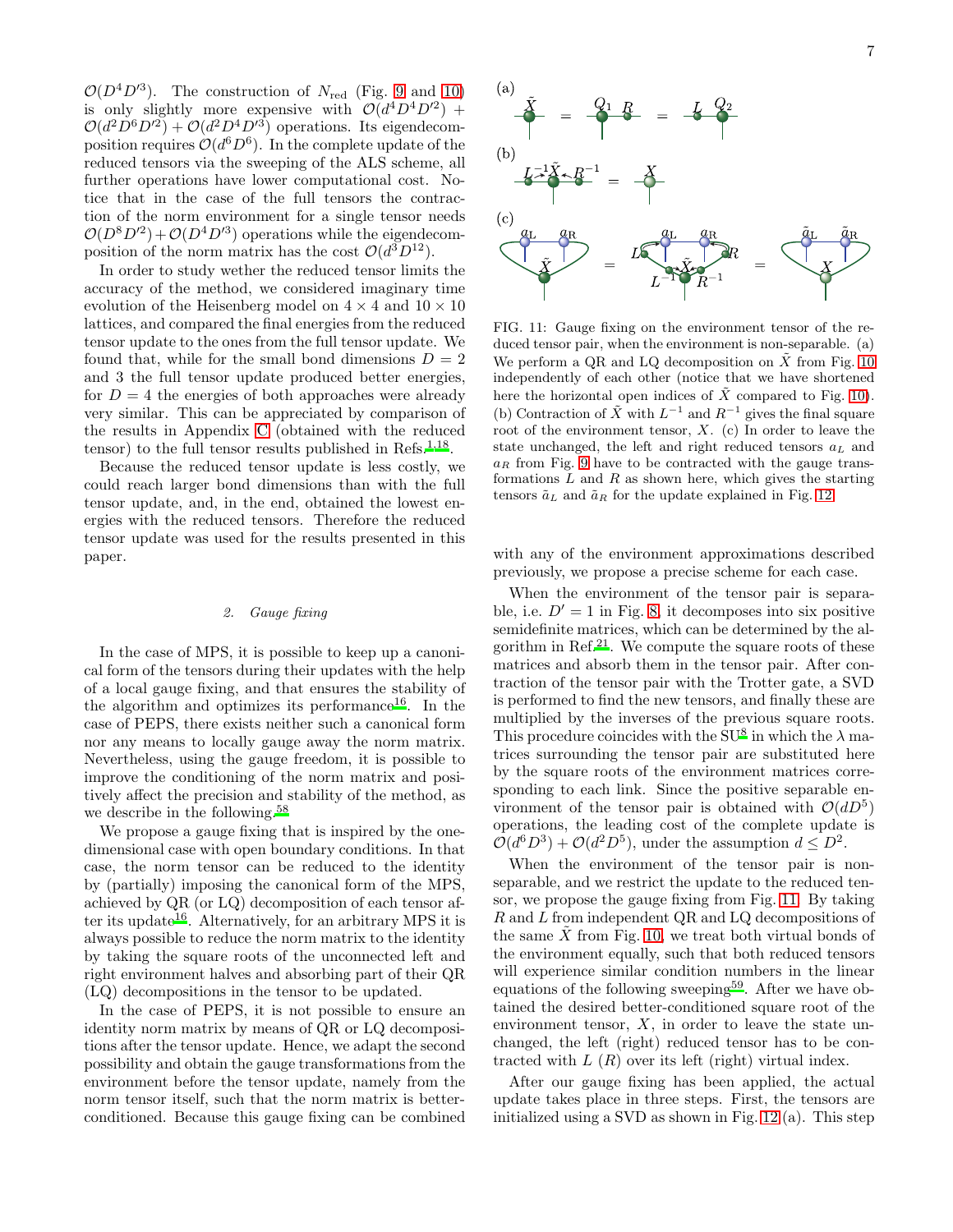

<span id="page-7-0"></span>FIG. 12: Initial and final step of the reduced tensor update. (a) Initialization: Before we update the reduced tensors by sweeping, we apply a SVD to their joint contraction with the Trotter gate, and keep only the  $D$  largest singular values in  $\Sigma$ . Splitting  $\Sigma$  gives the initial tensors  $a_L := U\sqrt{\Sigma}$  and are  $\overline{a}_R := \sqrt{\Sigma V}$  for the ALS procedure. (b) Final form: After convergence of the ALS sweeping, we put the two tensors on an equal footing.

coincides with the SU. If the environment is separable, the cost function is already minimal. In any other case, we can anticipate good starting tensors that are closer to the minimum of the cost function. Second, we optimize the tensors by means of the standard ALS sweeping, in which each tensor update is followed by the standard gauge fixing<sup>[16](#page-16-6)</sup>, i.e. the left (right) tensor is  $QR (LQ)$  decomposed along its right (left) virtual bond. Third, a gauge choice is made on the internal link of the converged pair as shown in Fig. [12](#page-7-0) (b).

We have observed that our gauge choices improve the condition number of the norm matrix by several orders of magnitude in all studied cases. This statement is quantified by the results in Tab. [I,](#page-7-1) which compares typical condition numbers found in the simulation of the Ising and Heisenberg models with and without our gauge fixing. Strictly speaking, the condition number of the norm matrix  $N_l$  provides only an upper bound for the final erfrom of the solution  $\vec{A}_l$  to the linear system of equations<sup>[32](#page-16-29)</sup>: Therefore, a large condition number does not imply low accuracy, but a small condition number implies high accuracy of the solution. In practical computations with finite PEPS, when our gauge transformations are not used instabilities can occur (e.g. as reported in Ref.<sup>[14](#page-16-19)</sup>) that we have never encountered after our gauge fixing.

We can also investigate the effect of our gauge fixing on the convergence of the ALS sweeping, which can be gathered from Fig. [13](#page-7-2) for the update of the reduced tensor. Most remarkably, in the presence of the gauge transformations, already the initial SVD drastically reduces the cost function Eq. [\(1\)](#page-1-2), by a value that in all considered cases is larger than the one attained after one sweep without the gauge transformations. Furthermore, the final total reduction of the cost function is also larger with our gauge fixing than without. Because the relative change of the cost function in Fig. [13](#page-7-2) always decreases faster in the presence of our gauge transformations, we conclude that the latter accelerate the convergence of the ALS scheme. Our results indicate that a simplified tensor update consisting of the combination gauge fixing and SVD only,

| (a) | Model           | Positive approximant Gauge fixing |                          |
|-----|-----------------|-----------------------------------|--------------------------|
|     | $B = 1.0$ Ising | $(2 \pm 3) \cdot 10^7$            | $1.1 \pm 0.1$            |
|     | $B = 3.0$ Ising | $(2 \pm 3) \cdot 10^3$            | $1.6 \pm 0.1$            |
|     | Heisenberg      | $(8 \pm 5) \cdot 10$              | $1.08 \pm 0.02$          |
|     |                 |                                   |                          |
|     |                 |                                   |                          |
| (b  | Model           | Positive approximant Gauge fixing |                          |
|     | $B = 1.0$ Ising | $(9 \pm 205) \cdot 10^{13}$       | $(1 \pm 3) \cdot 10^4$   |
|     | $B = 3.0$ Ising | $(4 \pm 158) \cdot 10^{13}$       | $(5 \pm 6) \cdot 10^{2}$ |

<span id="page-7-1"></span>TABLE I: We show the mean condition number of the norm matrix with its standard deviation in the reduced tensor update without our gauge fixing, using only the positive approximant, and with our gauge fixing during the FU imaginary time evolution of  $D = 2$  (a) and  $D = 4$  (b) PEPS of size  $N = 11 \times 11$  for the Ising model and of size  $N = 10 \times 10$  for the Heisenberg model. The values were obtained averaging over 10 time steps and all tensors in the lattice.



<span id="page-7-2"></span>FIG. 13: Mean value of the relative change  $\epsilon_d(u) := |d(u) - d(u-1)|/|d_{\text{init}}|$  of the cost function d, Eq.  $(1)$ , after consecutive update sweeps u over a tensor pair computed with respect to the initial value of the cost function  $d_{\text{init}}$ , for the  $D = 4$  reduced tensor update setting of Tab. [I.](#page-7-1) We compare the FU evolution without our gauge fixing using only the positive approximant (open symbols) to the same propagation with our gauge fixing (filled symbols), for a  $11 \times 11$  Ising model at  $B = 1.0$  (circles) and 3.0 (squares), and for a  $10 \times 10$  Heisenberg model (triangles).

without the ALS sweeps, might be successful. Indeed, for the Ising model, the cost function after our gauge fixing and SVD is already smaller than after 10 sweeps without our gauge fixing. However, the sweeping can further decrease the cost function, and this is revealed most evidently for the Heisenberg model.

So far, we assumed that the update is performed on two directly neighboring tensors, after applying on them one of the Trotter gates of a nearest-neighbor Hamiltonian. The discussion can be extended to the update of more distant tensors, as would appear in the case of Hamiltonians with long-range interactions. However, for  $n$  non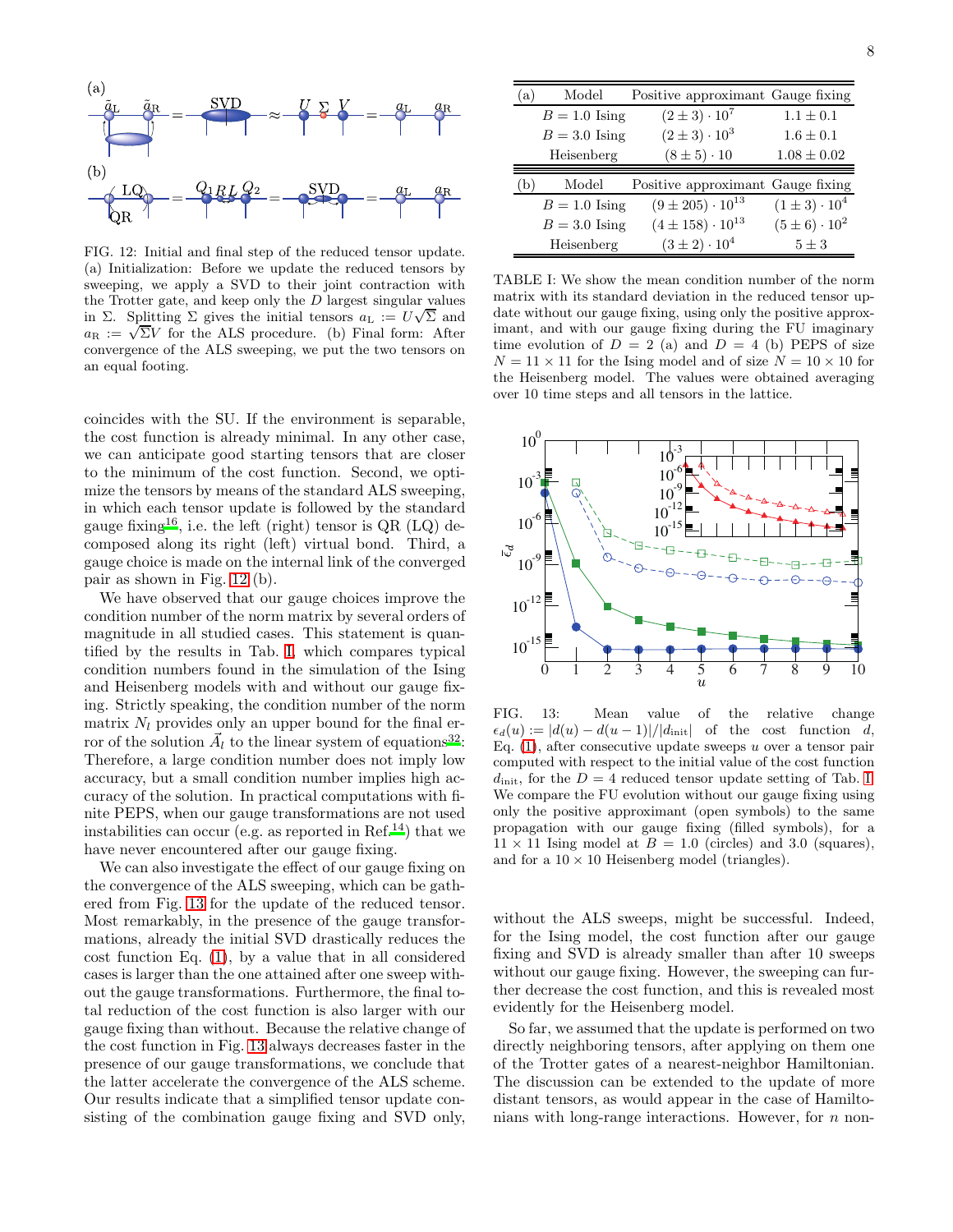adjacent reduced tensors the dimension of the norm matrix is typically  $(d^2D^2)^n \times (d^2D^2)^n$ , and its diagonalization, even for two tensors, is not desirable. A further simplification is to choose the gauge transformations from the local environment of a single tensor, since the norm matrix in this case has size  $d^2D^2 \times d^2D^2$ . By means of a numerical simulation we confirmed that such a local gauge choice can produce condition numbers comparable to the ones obtained from the gauging of the environ-ment of the pair<sup>[60](#page-17-1)</sup>. Moreover, we found that the gauge matrices  $L$  and  $R$  computed from the local norm tensors of each separate tensor in the pair can also be applied to the pair environment, and then we can follow the update procedure of Fig. [12.](#page-7-0) Thus, we expect that local gauge choices similarly improve the tensor update in the case of general long-range interactions, where the tensor initialization and final form in Fig. [12](#page-7-0) will be given by their analogues from TEBD<sup>[23](#page-16-30)</sup>.

While the discussion here is focussed on the reduced tensors, in Appendix [B](#page-14-0) we derive an efficient gauge fixing for the full tensors. This gauge fixing equally improves the condition number of the norm matrix and the convergence of the ALS sweeping in the tensor update of the full tensors. Because all our gauge transformations are derived from and applied to the norm TN alone, they do not explicitly depend on the operator whose action on the PEPS is approximated. We would therefore expect that our gauge choices similarly improve the original ti[m](#page-15-0)e evolution algorithm<sup>1[,16](#page-16-6)</sup> in which the action of projected entangled pair operators (PEPO) on PEPS is  $approximated<sup>61</sup>$  $approximated<sup>61</sup>$  $approximated<sup>61</sup>$ .

# 3. Stability issues

The previously described gauge choices guarantee a better conditioned norm matrix. But for the stability, precision and efficiency of the algorithms, especially when the environment approximation is very rough (e.g. by using small clusters or boundary bond dimensions), also the following factors need to be taken into account.

- For PEPS, the matrices  $N_l$  are not exactly hermitian and positive semidefinite. The advisable strategy is to replace them by their closest hermitian approximants  $(N_l + N_l^{\dagger})/2$ , and additionally set to zero any negative eigenvalues in order to get the closest positive semidefinite approximant of  $N_l$ , as described above for the environment of the reduced  $t$ ensor pair,  $62$ .
- In general, some eigenvalues of  $N_l$  are zero and its positive subspace is ill-conditioned. That is why  $N_l^{-1}$  must be a pseudoinverse. A cutoff is set such that only the subspace of  $N_l$  with eigenvalues larger than a certain value is considered in the construction of the pseudoinverse.

• Finally, the correct tensor normalization has a decisive impact. Imaginary time evolution steadily modifies the norm of the state. Thus we impose the normalization of the PEPS,  $\langle \psi | \psi \rangle = 1$ , after each set of Trotter gates, and, in order to avoid the existence of very small or very large tensors, we additionally scale all PEPS tensors to have the same largest element absolute.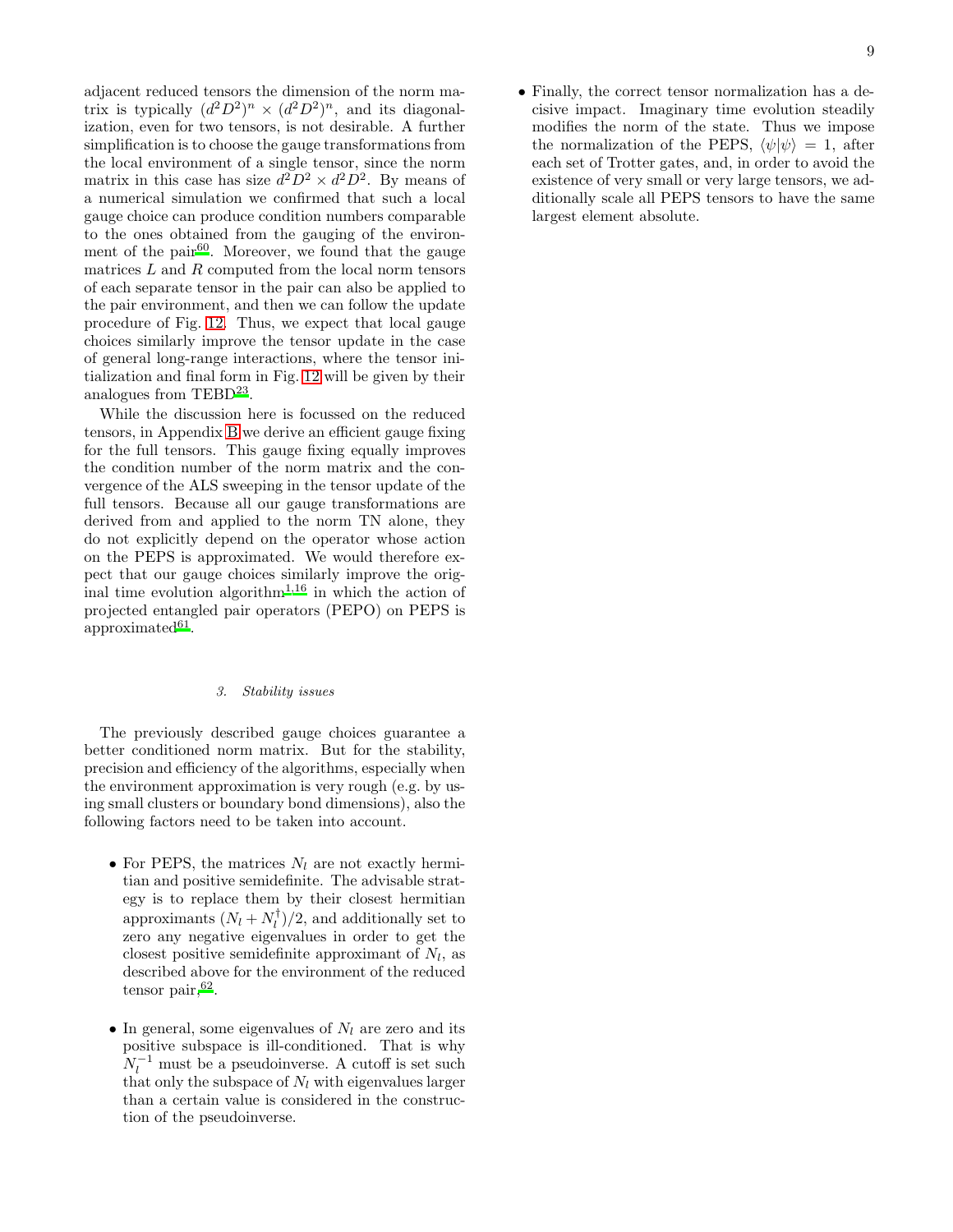## <span id="page-9-0"></span>IV. PERFORMANCE OF FINITE PEPS

With the aim of analyzing its performance in terms of system size and bond dimension, we have applied the generic finite PEPS code to the ground state search for the Heisenberg and quantum Ising model, and compared the results to those obtained by other numerical methods, when available. Our best PEPS results were obtained with the FU, i.e. updating the reduced tensors, applying the Trotter gates sequentially, and approximating the full contraction of the environment by means of general boundary MPO. This combination of techniques allowed us to push the simulations to lattices of size up to  $21 \times 21$ . On the same systems, we ran also the SU for finite PEPS.

### A. Convergence procedure

In each case, the PEPS ground state approximation was found by means of imaginary time evolution. The initial state was always a  $D = 2$  PEPS which was constructed by embedding in it a separable PEPS and replacing the zero entries by small random numbers. Beginning with the time step  $\tau = 0.01$ , the propagation was performed long enough for the energy to converge, and then the procedure was repeated for smaller time step(s). After convergence was attained for the minimum time step, the scheme was iterated for a larger bond dimension, starting from a previously converged PEPS as initial state.

We observed that the converged SU PEPS of a certain bond dimension was always a good initial state for further propagation with the FU for this bond dimension. On the one hand, in general, the SU PEPS can already be a good ground state approximation and then only few further steps with the FU are required. On the other hand, we have found, that such state required smaller values of  $D'$  when the evolution was continued with the FU.

Energies and correlators reported here for a certain value of D correspond to the final PEPS for the smallest time step. The error in the corresponding observable was estimated via the difference to the expectation value calculated with the converged PEPS for the previous time step. All contractions were performed with boundary bond dimension  $D' = 100$ , big enough to neglect contraction errors, as we explicitly checked by comparison to results from  $D' = 200$ .

## B. Heisenberg model

We considered imaginary time evolution with an antiferromagnetic Heisenberg Hamiltonian  $\hat{H} = \sum_{\langle l,m \rangle} \vec{S}_l \cdot \vec{S}_m$ . This model on a two-dimensional square lattice is a paradigmatic benchmark Hamiltonian



<span id="page-9-1"></span>FIG. 14: Relative energy error  $\epsilon_E := |E(D) - E_0|/|E_0|$ , where  $E_0$  denotes the exact ground state energy from the ALPS librar[y](#page-16-31)<sup>34-36</sup>, of the SU (open symbols) and the FU (filled symbols) for different lattice sizes. In the case of the SU, we consider  $N = 10 \times 10$  (triangles),  $14 \times 14$  (squares),  $16 \times 16$ (diamonds), and  $20 \times 20$  (circles). In the case of the FU, we consider  $N = 10 \times 10$  (diamonds) and  $14 \times 14$  (circles).

because quantum Monte Carlo methods provide quasi exact results for very large system sizes $33$ , and thus we can directly compare our results to quantum Monte Carlo[63](#page-17-4). In the context of PEPS, the ground state order parameter of this model, i.e. the squared staggered magnetization  $M_{\text{stag}}^2 := \frac{1}{N^2} \sum_{l,m=1}^N (-1)^{l+m} \langle \vec{S}_l \cdot \vec{S}_m \rangle$ , is particularly challenging<sup>[37](#page-16-33)</sup> (also on a honeycomb  $lattice<sup>11</sup>$  $lattice<sup>11</sup>$  $lattice<sup>11</sup>$  and a precise determination has so far only been possible with very large bond dimension  $D = 16$ in Ref.[13](#page-16-35). Here we want to find out what our improved algorithmic procedures can do.

To our Heisenberg Hamiltonian we added a small staggered magnetic field  $B_Z \sum_l (-1)^l S_l^Z$  which we slowly switched off during the evolution, starting from  $B_Z =$  $10^{-3}$ . In the presence of this staggered field the SU(2) symmetry of the Heisenberg model is explicitly broken and smaller values of D′ suffice. This procedure improved the convergence of all our algorithms significantly. In the case of the SU, it helped to avoid local minima and reach lower final energies, in particular on the largest  $20 \times 20$ lattice. And, in the case of the FU, already when the staggered field was still switched on, low values of the energy were attained while smaller values of  $D'$  were required. All propagations were performed for time steps  $\tau = 10^{-2}$  and  $10^{-3}$ .

Figure [14](#page-9-1) shows the convergence of the energy with increasing bond dimension. We observe that, while the FU energy error decreases rapidly with  $D$ , the SU energies saturate, and for bond dimensions up to  $D = 6$ , the lowest SU energies lie between the values for  $D = 3$ and 4 obtained with the FU. This is consistent with our earlier observations in Ref. $^{21}$  $^{21}$  $^{21}$  based on smaller lattices. Both the SU and the FU produce better energies when the lattice size increases.

We can now compare our energy accuracies to the ex-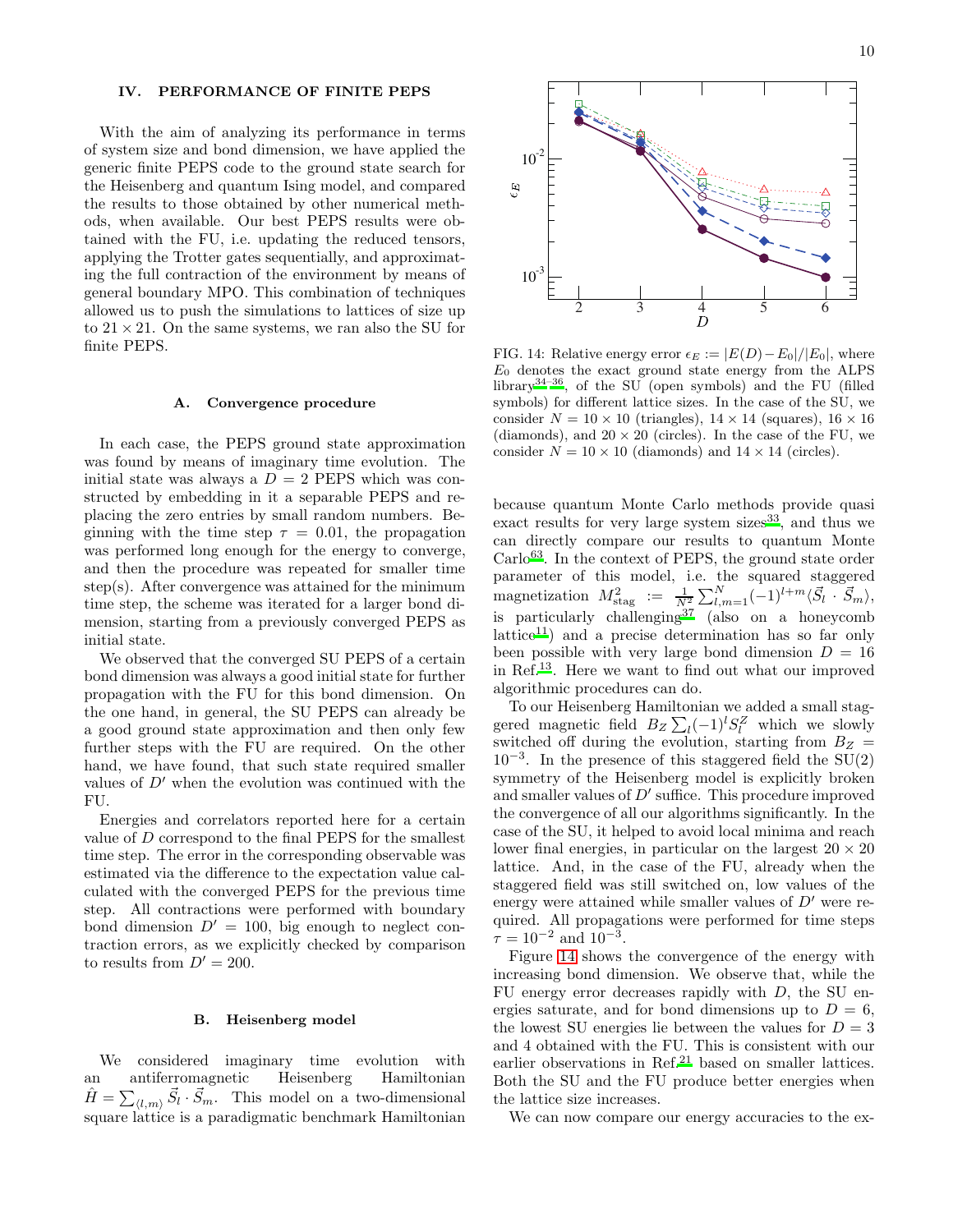isting literature. The original finite PEPS algorithm<sup>[1](#page-15-0)[,16](#page-16-6)</sup> obtained a lowest energy per site  $-0.62515$  on a  $10 \times 10$ lattice, using time step  $\tau = 0.001$  and bond dimension  $D = 4$  (this PEPS result is given in Refs.<sup>[38](#page-16-36)[,39](#page-16-37)</sup>). For this system size and the same values of  $\tau$  and  $D$  we now achieve the slightly lower energy per site  $-0.62637(2)$ , and we can also provide the converged  $D = 6$  result  $-0.62774(1)$ . All our energies as well as our quantum Monte Carlo reference values corresponding to Fig. [14](#page-9-1) are collected in Appendix [C.](#page-15-3) Our  $D = 4$  energy per site is already lower than the best values reported for the wave function ansatzes (block) sequentially generated states  $(-0.61713)^{38}$  $(-0.61713)^{38}$  $(-0.61713)^{38}$ , entangled-plaquette states  $(-0.6258(1))^{39}$  $(-0.6258(1))^{39}$  $(-0.6258(1))^{39}$ , and string bond states  $(-0.6225)^{40}$  $(-0.6225)^{40}$  $(-0.6225)^{40}$ , to which we can directly compare because they also considered finite systems with open boundary conditions. For infinite systems, the iPEPS ansatz attains slightly better energy precisions between  $10^{-3}$  and  $10^{-4}$  for  $D = 4$  to 6, as reported in Ref.<sup>[41](#page-16-39)</sup>. And for large finite cylinders, the best DMRG results are also more accurate: Reference<sup>[42](#page-16-40)</sup> analyzes the Heisenberg model on a cylinder with a constant staggered magnetic field on the boundaries and, by making use of  $S^Z$  symmetry in the algorithm, reaches an energy accuracy of  $10^{-4}$  on a  $20 \times 10$  lattice.

In order to check the accuracy of the ground state approximation, we evaluated also non-local observables. In particular, we computed the correlator  $\langle \vec{S}_l \cdot \vec{S}_{l+x} \rangle$ , in the center of the lattice for two sites separated by a distance x, either along the diagonal or along the same column. We checked explicitly that the correlators of the converged PEPS along the diagonal and vertical direction are quantitatively very similar. This feature is obviously due to the PEPS ansatz and would be harder to reproduce e.g. with MPS in two dimensions. The precision of our considered spin-spin correlator  $\langle \vec{S}_l \cdot \vec{S}_{l+x} \rangle$  also indicates the precision that can be expected for the order parameter  $M_{\text{stag}}^2 := \frac{1}{N^2} \sum_{l,m=1}^{N} (-1)^{l+m} \langle \vec{S}_l \cdot \vec{S}_m \rangle$ . Since the former quantity, being dependent on the distance  $x$ , provides more information than the latter quantity, being just a single number, we focus here on the spin-spin correlator.

The results for the diagonal correlators in  $10\times10$  PEPS are shown in Fig. [15](#page-10-0) (a), and Fig. [15](#page-10-0) (b) displays the vertical correlators for  $14 \times 14$  PEPS. We observe that the FU converges quickly to the true correlator with increasing bond dimension. Although for fixed D the error grows with the distance  $x$ , for fixed  $x$  it decreases fast with D. In particular, if we consider the correlator at distance  $x = L/2$ , as commonly done for the construction of the thermodynamic value via finite size scaling, we read off  $\epsilon_C^{D=6} \approx 0.01$  and  $\epsilon_C^{D=7} \approx 0.003$  on the  $10 \times 10$ lattice, and we find  $\epsilon_C^{D=5} \approx 0.07$  and  $\epsilon_C^{D=6} \approx 0.01$  on the  $14 \times 14$  lattice. As for the energy, the SU results saturate, and they get better when the system size is larger.

We want to compare our results for the spin-spin correlator to previous works. The widely used iPEPS algorithms achieve a remarkably low relative energy er-ror in the thermodynamic limit<sup>[41](#page-16-39)</sup> while their relative



<span id="page-10-0"></span>FIG. 15: Spin correlations  $C(x) := |\langle \vec{S}_l \cdot \vec{S}_{l+x} \rangle|$  (main) and relative error  $\epsilon_C(x) := |C(x)-C_0(x)|/|C_0(x)|$  (inset), with the exact values  $C_0(x)$  (thick line) from the ALPS library<sup>[34](#page-16-31)-36</sup> , for two sites separated by distance  $x$  along the diagonal in the center of  $10 \times 10$  PEPS (a) and along the vertical in the center of  $14 \times 14$  PEPS (b). We consider PEPS Heisenberg ground state approximations from the FU with  $D = 2$  (dashdouble-dotted), 4 (dash-dotted), 5 (dashed), 6 (filled circles), and 7 (crosses), and from the SU with  $D = 4$  (squares), 6 (diamonds), and 8 (open circles).

correlator error  $\approx 0.1$  reported in Ref.<sup>[37](#page-16-33)</sup> for  $D = 5$  is still rather high (although larger values of D are acces-sible within iPEPS algorithms nowadays<sup>[5](#page-16-5)[,43](#page-16-42)</sup> by making use of symmetries<sup>[44](#page-16-43)[,45](#page-16-44)</sup>). In Ref.<sup>[13](#page-16-35)</sup> the SU was used together with Monte Carlo sampling to reach much larger bond dimensions, and their best accuracies obtained with  $D = 16$  were 0.003(2) on a  $8 \times 8$  lattice and 0.013(2) on a  $16 \times 16$  lattice, assuming periodic boundary conditions. We now attain the same precisions here on  $10 \times 10$  and  $14 \times 14$  lattices already with much smaller bond dimensions  $D = 6$  and 7. Again, the best DMRG results are still more accurate: Reference<sup>[42](#page-16-40)</sup> reports an uncertainty of 0.0007 for the observable  $|\langle S^Z \rangle|$  in the center of a  $20 \times 10$ cylinder with constant staggered magnetic fields on the boundaries.

We can try to understand the characteristics of the SU and the FU results with the help of the environment approximation used in their tensor updates. As we have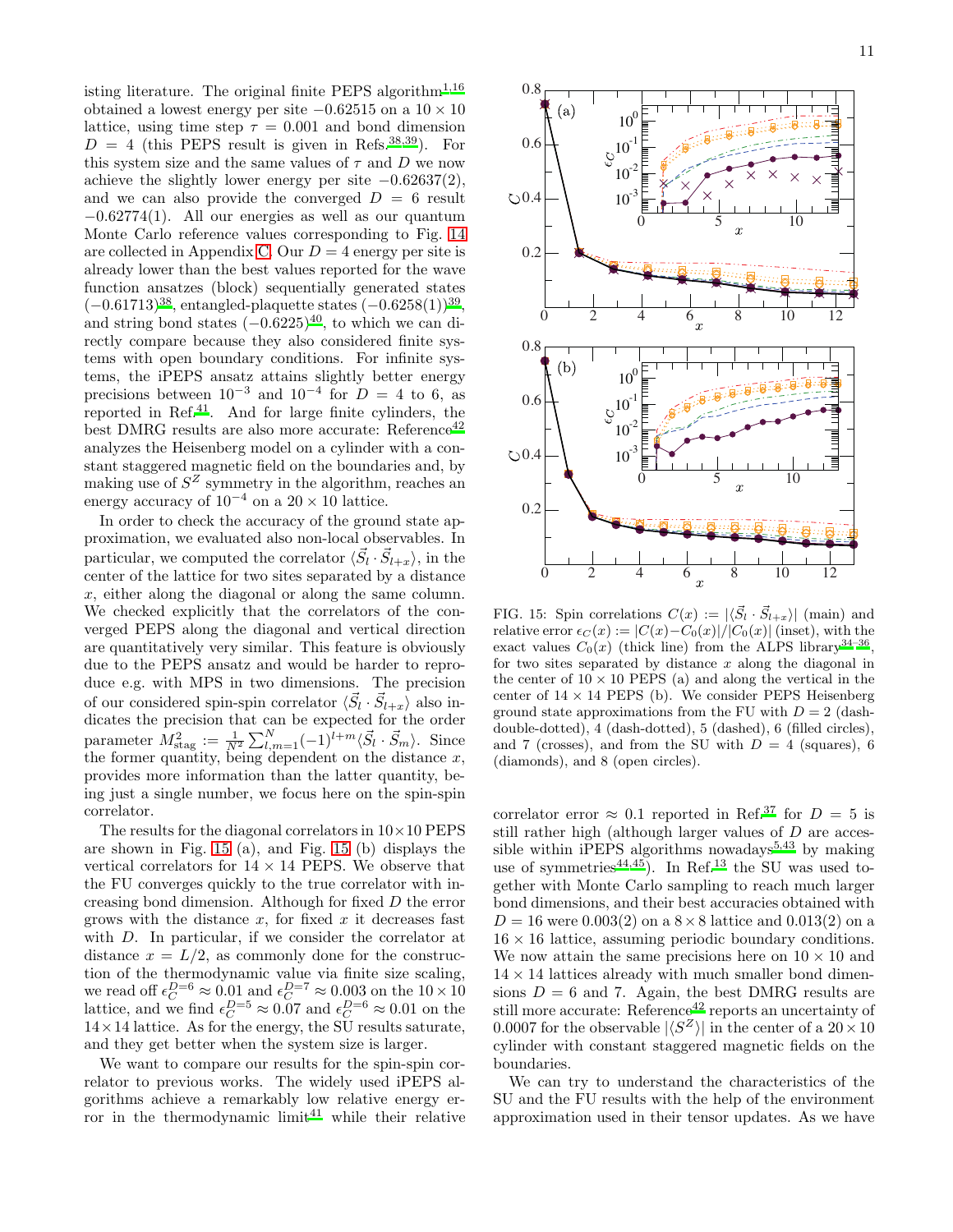

<span id="page-11-0"></span>FIG. 16: Correlation function  $G(x) := \langle \vec{S}_l \cdot \vec{S}_{l+x} \rangle - \langle \vec{S}_l \rangle \cdot \langle \vec{S}_{l+x} \rangle$ for two sites separated by distance  $x$  along the diagonal in the center of  $10 \times 10$  (main) and  $14 \times 14$  (inset) PEPS Heisenberg ground state approximations of bond dimension  $D = 4$ . We compare SU (dotted),  $CU_1$  (dash-double-dotted),  $CU_2$  (dashdotted),  $CU_3$  (dashed), and FU (solid).

argued in Ref.<sup>[21](#page-16-9)</sup>, SU and FU represent special cases of a unifying  $CU_{\delta}$ : the SU is equivalent to clusters of size  $\delta =$ 0 in the tensor update, while the FU corresponds to the largest possible cluster size  $\delta = L-1$ . Here we showed in Sec. [III,](#page-2-0) that the cluster contraction error as a function of the cluster size behaves like the correlation function of the considered PEPS, such that states with short correlation lengths can be accurately contracted by means of small clusters. It is then reasonable to expect that the cluster size  $\delta$  used in CU<sub> $\delta$ </sub> limits the finally achievable correlation length. We address this question on a  $10 \times 10$  lattice with  $D = 4$  in the main part of Fig. [16.](#page-11-0) Indeed, the correlation function decays slower when larger clusters are used in the CU.

Moreover, we can gather from Fig. [16](#page-11-0) that the correlation functions for system size  $14 \times 14$  from SU as well as FU decay faster than the corresponding ones for system size  $10 \times 10$ , while Fig. [14](#page-9-1) shows that a higher energy accuracy is attained on the larger lattice. This indicates that, for the finite systems with open boundary conditions considered here, the true correlation length of the Heisenberg model slightly decreases with growing lattice size. In the context of the SU, this would explain why the SU results of Figs. [14](#page-9-1) and [15](#page-10-0) are better on larger lattices. And in the context of the FU, this would explain our numerical observation that the convergence of energies and spin-spin correlators required smaller values of  $D'$  for larger systems<sup>[64](#page-17-5)</sup>: A smaller correlation length can be captured with a smaller cluster size  $\delta$  in the CU<sub> $\delta$ </sub> and the contraction precision achieved with such  $\delta$  can equally be obtained by the full contraction, used in the FU, with correspondingly smaller value of  $D'$  (see Figs. 12 and 13 in Ref.<sup>[21](#page-16-9)</sup>).



<span id="page-11-1"></span>FIG. 17: Observables  $\langle \sigma^Z \rangle$  (main) and  $\langle \sigma^X \rangle$  (inset) evaluated in the center of  $21 \times 21$  PEPS Ising ground state approximations from the FU with  $D = 2$  (plusses), 3 (crosses), and 4 (filled circles), where the  $D = 4$  are basically on top of the  $D = 3$  results. Open symbols show the SU at  $B = 3.0$ , for  $D = 2$  (down-triangles), 4 (up-triangles), 5 (squares), 6 (diamonds), and 7 (open circles). We interpolate the FU  $D = 4 \langle \sigma^2 \rangle$  results between  $B = 2.85$  and  $B_0 := 3.000035$ with  $|B - B_0|^{0.34}$ .

### C. Quantum Ising model

We have also applied our finite PEPS algorithms to the quantum Ising model with transverse field,  $\hat{H} = -\sum_{\langle l,m \rangle} \sigma_l^Z \sigma_m^Z - \tilde{B} \sum_l \sigma_l^X$ . This Hamiltonian features a quantum phase transition in the thermodynamic limit, and its critical point  $B_c \approx 3.044$  and exponent  $\beta \approx 0.327$  are known very accurately thanks to finite size scaling with quantum Monte  $\text{Carlo}^{46}$  $\text{Carlo}^{46}$  $\text{Carlo}^{46}$ . Since iPEPS have already very successfully demonstrated the adequacy of the PEPS ansatz for the quantum Ising model even at criticality<sup>[9](#page-16-4)[,10](#page-16-46)</sup> (Ref.<sup>[10](#page-16-46)</sup> reports  $B_c \approx 3.04$  and  $\beta \approx 0.328$ ), we present our results here and in Appendix [C](#page-15-3) just for benchmark purposes, e.g. to enable a comparison with another PEPS implementation or with another wave function ansatz. We thus consider here only few different values of the magnetic field around  $B = 3$  and run our computations only for the two system sizes  $11 \times 11$  and  $21 \times 21$ . For each value of B, we converge the imaginary time evolution independently, using time steps  $\tau = 10^{-2}$ ,  $10^{-3}$ , and  $10^{-4}$ .

Figure [17](#page-11-1) shows the order parameter evaluated in the center of  $21 \times 21$  PEPS from the FU for several points in the phase diagram. Without performing a finite size scaling, we can already extract estimates of the critical point  $B_c \approx 3.0$  and exponent  $\beta \approx 0.34$  from this finite system, which are close to the iPEPS results $^{9,10}$  $^{9,10}$  $^{9,10}$  $^{9,10}$ . We conclude that this lattice is already large enough to display features similar to iPEPS.

For comparison, we also present SU results at  $B = 3$ . As expected from our previous analysis, the SU does not work well there, where the correlation length should be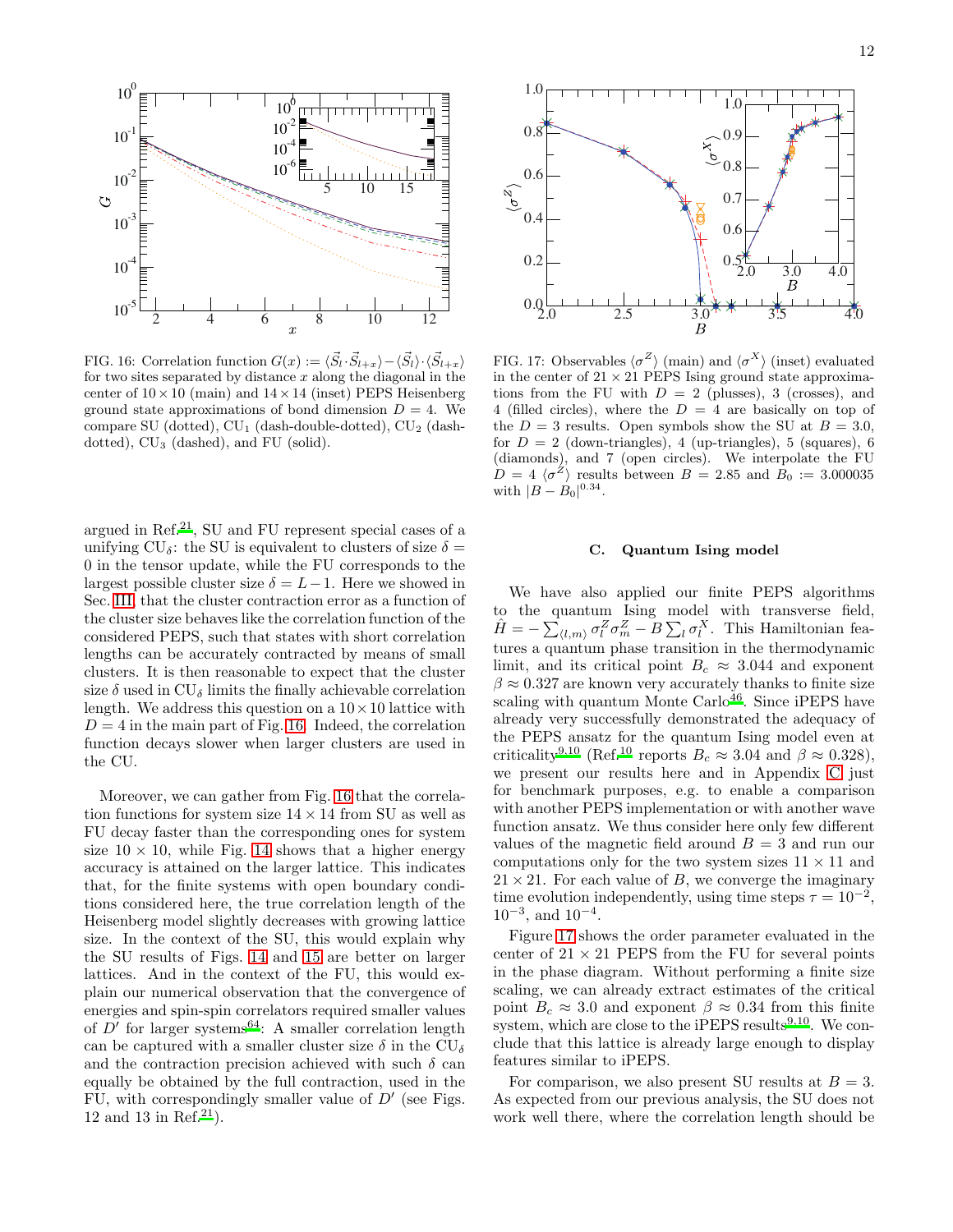

<span id="page-12-1"></span>FIG. 18: Correlation function  $G(x) := \langle \sigma_l^Z \sigma_{l+x}^Z \rangle - \langle \sigma_l^Z \rangle \langle \sigma_{l+x}^Z \rangle$ for two sites separated by distance  $x$  along the diagonal in the center of PEPS ground state approximations of the Ising model on a  $21 \times 21$  lattice with transverse field  $B = 3.0$  (main) and on a  $11 \times 11$  lattice with  $B = 2.8$  (inset). The results were obtained with the FU using bond dimension  $D = 2$  (plusses), 3 (crosses), and 4 (filled circles), and with the SU using  $D = 4$ (squares), 6 (diamonds), and 7 (open circles).

large. Figure [18](#page-12-1) shows that the FU can indeed generate PEPS with larger correlation lengths. While a least squares fit gives a correlation length for the FU  $D = 4$ PEPS  $\zeta_{FU}^{D=4} \approx 2.6$ , it reveals for the SU  $D = 7$  PEPS only  $\zeta_{SU}^{D=7} \approx 1.2$ . The inset of Fig. [18](#page-12-1) demonstrates the largest correlation length  $\zeta_{FU}^{D=4} \approx 4.3$  for the  $11 \times 11$  lattice. Notice that, here, we have not performed such an extensive convergence analysis with  $D'$  as we have done before for the Heisenberg Hamiltonian $^{65}$  $^{65}$  $^{65}$ . Nevertheless, we want to emphasize that our correlation functions for the  $21 \times 21$  lattice are in perfect agreement with the best  $iPEPS$  results<sup>[10](#page-16-46)</sup>.

Remarkably, long correlation lengths can be analyzed, i.e. large clusters can be contracted, with very high accuracy in the framework of PEPS. This constitutes clear evidence for the power of general boundary MPO. They can capture the correlations of a large cluster size  $\delta$  with a boundary bond dimension much smaller than the one needed for the exact contraction,  $D' = D^{2\delta}$ .

# <span id="page-12-0"></span>V. CONCLUSIONS

In this paper we have reviewed various aspects that need to be taken into account in the implementation of efficient state-of-the-art finite PEPS algorithms. Within the two main parts of PEPS algorithms, namely the environment approximation and the tensor update, we have analyzed algorithmic strategies that improve the efficiency and stability of the procedures, and the physical properties of the solution.

The environment approximation has decisive influence on the precision of the final PEPS of an imaginary time evolution, and is equally crucial for the computation of expectation values. We have shown how the accuracy of the cluster strategy<sup>[21](#page-16-9)</sup>, which allows for a natural tradeoff between precision and computational cost of the environment, is fundamentally connected to the correlation length of the state. Additionally, we have demonstrated that it is possible to make use of purification MPO in order to ensure a positive environment approximation, and that this overcomes the limitations of the Single-Layer algorithm<sup>[14](#page-16-19)</sup>. The numerical techniques analyzed in this problem can straightforwardly be applied to the Cluster Update<sup>[21](#page-16-9)</sup> and to the Full Update, but also to other scenarios where a positive MPO is required, e.g. to describe the mixed state of a one-dimensional system.

Not only the environment approximation, but also the method chosen for the tensor update affects the cost and stability of the routines. We have proposed an update scheme that is more efficient and better conditioned than the one from the original algorithm<sup>[1](#page-15-0)[,16](#page-16-6)</sup>. By restricting the variational parameters to the reduced tensor, the update is drastically accelerated. For both the reduced and the full tensor, we have formulated gauge fixings that significantly improve the conditioning. These gauge fixings, additionally, when combined with a cheap SVD, constitute a promising simplified but fast tensor update procedure.

Finally, we have combined the ingredients discussed above in an efficient implementation of finite PEPS imaginary time evolution, capable of dealing with large systems and bond dimensions. In particular we have opted for the sequential application of Trotter gates, using general boundary MPO in the contraction of the full environment $66$ , and restricting the update to the reduced tensors. To benchmark the performance of finite PEPS and to quantitatively assess the algorithmic properties, we have applied the code to the ground state search for the Heisenberg and the quantum Ising model.

We have presented ground state calculations for system sizes up to  $21 \times 21$  and bond dimensions up to  $D \approx 7$ , 8. Our results demonstrate the adequacy of the PEPS ansatz for the description of strongly correlated quantum many-body systems, with energy and order parameter converging fast with increasing bond dimension, when they were obtained with the Full Update. In that case, thanks to the algorithmic improvements developed in this article, we have been able to achieve precisions of the spin-spin correlator in the Heisenberg model using bond dimensions  $D = 6$  and 7 that previously had only been attained using a much larger  $D = 16$  in Ref.<sup>[13](#page-16-35)</sup>. Our analysis of a  $21 \times 21$  quantum Ising model gave, already without finite size scaling, critical point, critical exponent and correlation functions in good agreement with the iPEPS results<sup>[9](#page-16-4)[,10](#page-16-46)</sup>.

The Simple Update<sup>[8](#page-16-14)</sup> and the Cluster Update<sup>[21](#page-16-9)</sup> using small cluster sizes, while ensuring a less costly environment and thus being able to deal with larger bond dimensions, do not produce the best ground state approximation for a certain value of  $D$ , and, in particular, give rise to PEPS with limited correlation length, which is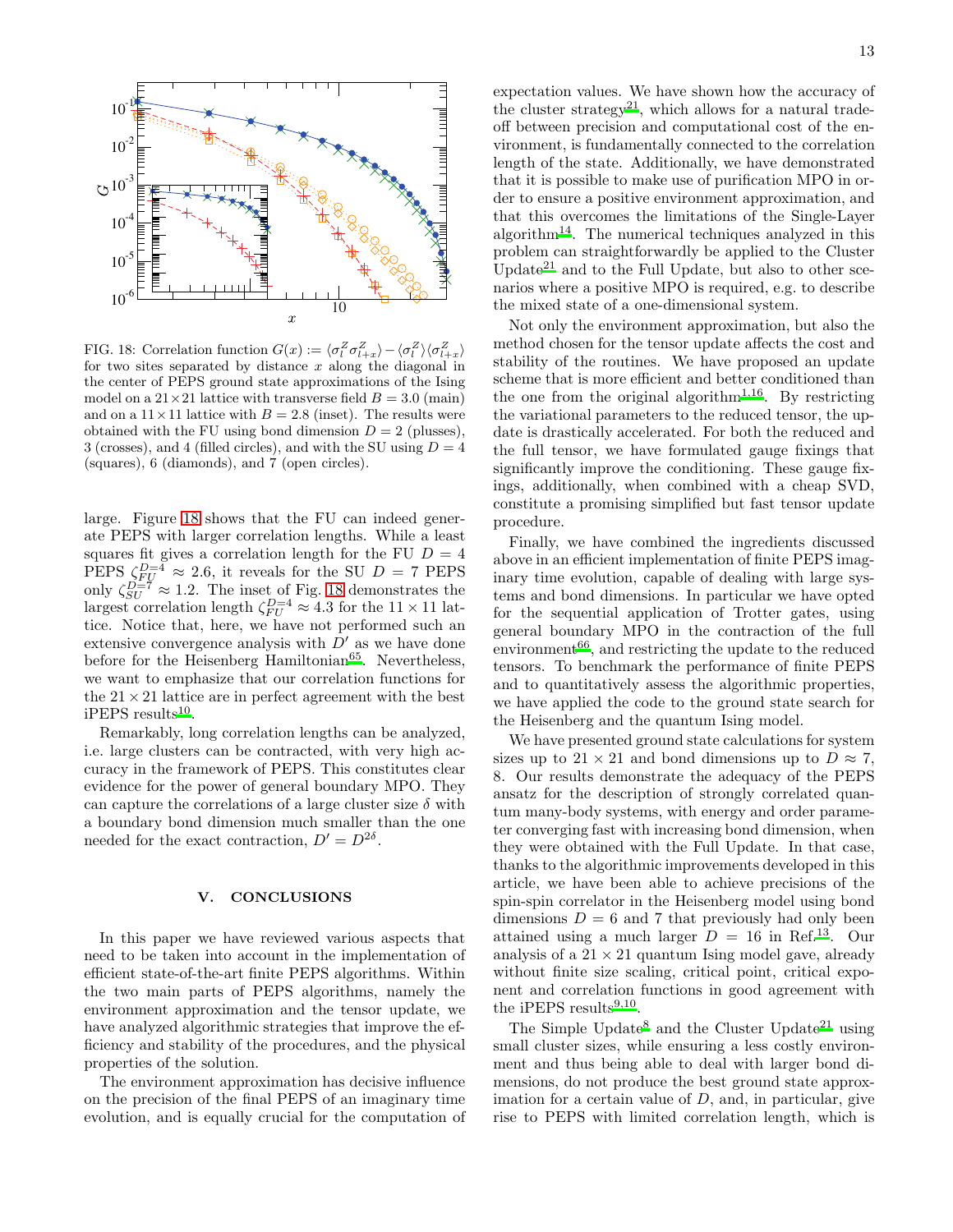especially relevant for strongly correlated systems as e.g. the Ising model close to criticality. This makes clear that the largest bond dimension attained is not the significant measure of the power of a PEPS algorithm.

By reaching system sizes typically considered for finite size scaling, we have given evidence that finite PEPS, when all algorithmic details are taken into account, offer a feasible unbiased alternative to their infinite counterpart iPEPS[9](#page-16-4) . On the other hand, the algorithmic methods proposed here can also be applied to iPEPS, and the feasibility of large finite PEPS demonstrated here suggests that large unit cells are possible in iPEPS, such that their potential bias due to a finite unit cell can be well analyzed by systematically increasing the unit cell from small to very large size.

Our analysis has been carried out with a generic implementation of PEPS algorithms, so that one can expect that adapting the methods to the specific properties of a certain problem will further enhance the performance. A particularly promising next step is to incorporate the symmetries of the considered Hamiltonian in the tensors<sup>[44](#page-16-43)[,45](#page-16-44)</sup>, a key element of ground-breaking twodimensional DMRG studies, such as Refs.[47](#page-16-47)[,48](#page-16-48), and of seminal iPEPS calculations, such as Refs.<sup>[5](#page-16-5)[,43](#page-16-42)</sup>.

### Acknowledgments

M. L. thanks B. Bauer, P. Corboz, G. De las Cuevas, I. Pižorn, and L. Wang for discussions. He wants to particularly thank S. Iblisdir, V. Murg, R. Orús, and M. Rizzi for providing key insights into algorithmic aspects. This project was partly funded by the EU through SIQS grant (FP7 600645) and the DFG (NIM cluster of excellence). All authors thank the Pedro Pascual Benasque Center for Science (CCBPP), where part of this work was carried out.

#### <span id="page-13-0"></span>Appendix A: Purification approximations

Approximating the boundary by a purification MPO, as described in Sec. [III A 2,](#page-3-2) requires the solution of nonlinear equations for each tensor  $A_l$ . Different algorithms can be used for this purpose, and we have tried and compared three methods.

• Linearization: Instead of solving the equations for the product  $A_l A_l^*$ , we solve them for  $A_l B_l$ , treating  $A_l$  and  $A_l^*$  as independent tensors. In order to achieve convergence, the change of the tensor in each iteration needs to be small, and hence we construct the solution of the ith iteration according to  $A_l^{(i)} = (1 - \alpha)A_l^{(i-1)} + \alpha A_l$ , where  $A_l$  solves the linearized equations of the previous iteration and is added to the previous solution  $A_l^{(i-1)}$  with a weight  $\alpha$ . The latter parameter must be chosen small enough to guarantee a decreasing cost

function, and large enough to avoid unnecessarily long convergence times $67$ . The construction of the individual parts of the linear equations has the leading cost  $\mathcal{O}(dD^6D''^4) + \mathcal{O}(D^4D''^6)$ . Because we cannot impose a kind of canonical form that gives a trivial norm matrix  $N_l = 1$ , we have to explicitly contract its tensor network, which contributes a cost  $\mathcal{O}(d'^2D^2D''^6)$ . Finally, computing the pseudoinverse to solve the linear equations requires  $\mathcal{O}(d^{3}D^{3}D''^{6})$  operations, which typically represent the dominant cost when  $d' \geq D$ .

- Conjugate gradient: We employ a canned routine<sup>[68](#page-17-9)</sup> that comprises a conjugate gradient method with line minimization. It has the lowest computational cost, as it only requires the computation of the cost function and its gradient with respect to a single tensor, which can be obtained with  $\mathcal{O}(dD^6D''^4)$  +  $\mathcal{O}(D^4D''^6)$  operations.
- Newton method: It approaches a root of the gradient by iterating  $\mathcal{H}_l^{(i-1)}$  $\vec{A}_l^{(i-1)}(\vec{A}_l^{(i)} - \vec{A}_l^{(i-1)})$  $\bar{G}_l^{(i-1)}$ ) =  $-\vec{\mathcal{G}}_l^{(i-1)}$  $\frac{1}{l}$ , where  $\mathcal{H}_l^{(i-1)}$  denotes the Hessian matrix and  $\vec{\mathcal{G}}_l^{(i-1)}$  the gradient of the cost function with respect to the tensor components at site  $l$ , evaluated with the solution  $A_l^{(i-1)}$  of the previous iteration[69](#page-17-10). The Newton method has the advantage that the step width is naturally given, in contrast to the linearized equations where  $\alpha$  needs to be chosen heuristically, and in contrast to the conjugate gradient routine where it is determined via line search. In addition to the parts of the conjugate gradient algorithm, the Newton method needs the Hessian matrix of the cost function, which contributes  $\mathcal{O}(d^2D^2D^{\prime\prime6})$  to the cost, and its pseudoinverse, determined by  $\mathcal{O}(d^{3}D^{3}D''^{6})$  operations, such that the leading cost  $\mathcal{O}(dD^6D^{\prime\prime 4})$  +  $\mathcal{O}(D^4D''^6) + \mathcal{O}(d'^3D^3D''^6)$  is the same as for the linearized problem.

To compare the different alternatives, we benchmarked their performance in the search for an optimal purification with fixed  $D'' = 2$  and varying d', given a reference purification with  $D'' = 4$  and  $d' = 4$ . The latter was constructed by taking two rows from one edge of a PEPS norm TN, for several  $11 \times 11$   $D = 2$  SU ground state approximations of the Ising model at various magnetic fields. As a general rule, the initial tensors for the search with incremented purification bond  $d' + 1$  were chosen as the previous solution for  $d'$  where the extra elements were filled with uniformly distributed random numbers. From the three considered algorithms, the Newton method performed best. It converged reliably for all  $d'$  within few local updates per tensor.

All the methods benefit from initial variables that are already close to the final solution. A sensible numerical approach to purification approximations can then be implemented in two steps: firstly, the computation of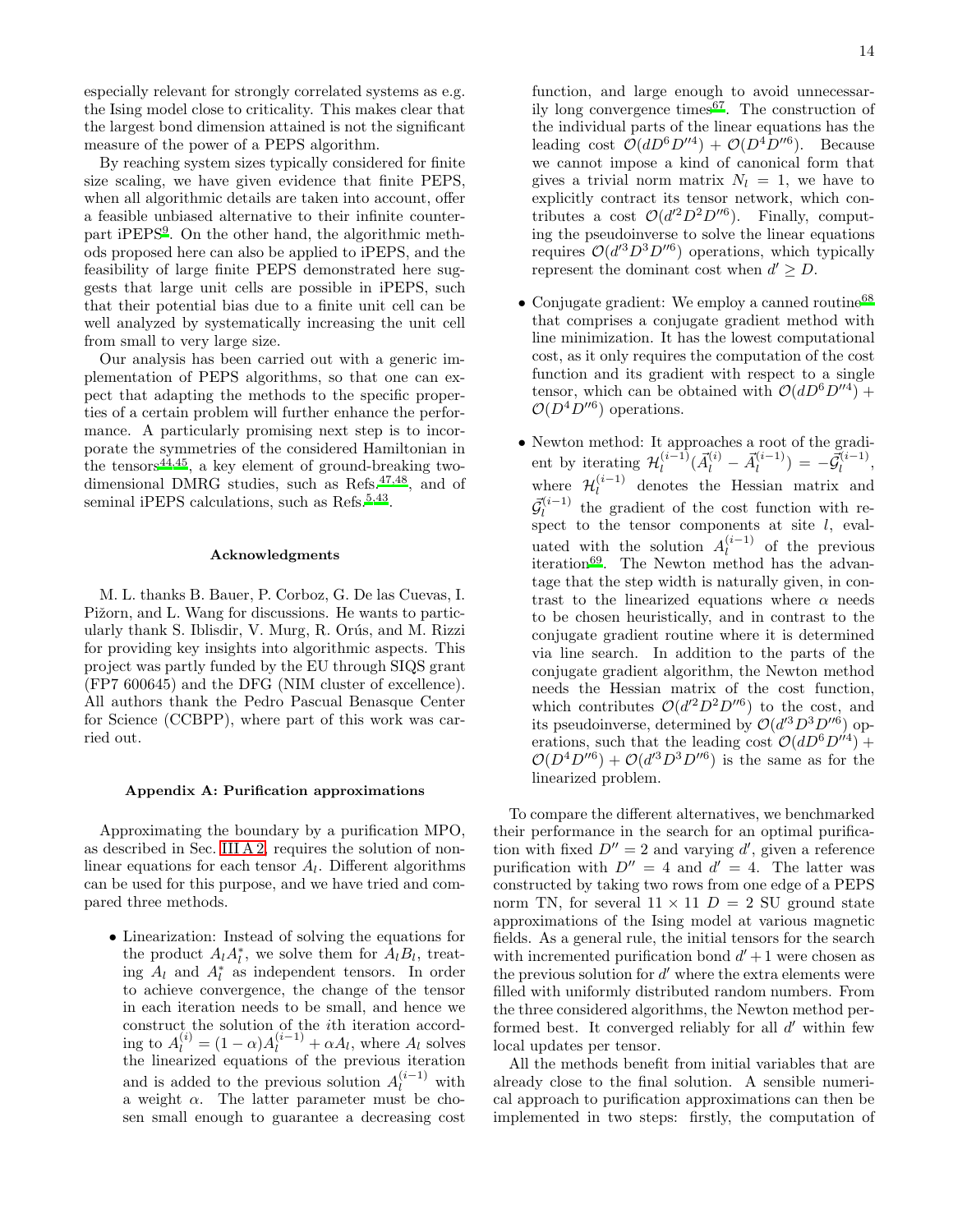

<span id="page-14-1"></span>FIG. 19: Gauge fixing on the environment tensors of the full tensor pair, when the environment is non-separable. (a) The environment tensor  $N_{\rm L}$  of the left full tensor. (b) We determine the positive approximant for the environment of the left full tensor via a diagonalization of the hermitian approximant  $\tilde{N}_{\text{L}} := (N_{\text{L}} + N_{\text{L}}^{\dagger})/2 = U \Sigma U^{\dagger}$ , in which, then, the negative eigenvalues are discarded in  $\Sigma_{+}$ , and, finally, the environment is written as  $\tilde{X}_L \tilde{X}_L^{\dagger}$  in terms of its square root  $\tilde{X}_L := U \sqrt{\Sigma_+}.$ (c) We perform three independent QR decompositions on  $\bar{X}_L$ . (d) After equally having carried out the previous steps (a) to (c) with the right full tensor, we have six different matrices R. Their inverses are contracted with the corresponding tensors of the boundary MPO.

the optimal purification via the SL algorithm<sup>[14](#page-16-19)</sup>, and secondly, the further optimization of that purification via the Newton method.

#### <span id="page-14-0"></span>Appendix B: Gauge fixing for the full tensors

When the environment is non-separable, and the update of the full tensors is considered, gauge transformations can be efficiently computed in such a way that an eigendecomposition of the  $D^6 \times D^6$  dimensional norm environment of the pair is not necessary. Instead, the  $D^4 \times D^4$  dimensional environments of the left  $(N_L)$  and right  $(N_R)$  tensor are independently computed (Fig. [19](#page-14-1) (a)) and replaced by their positive approximants (Fig. [19](#page-14-1) (b)) like in previous cases. Their square roots are used to obtain the desired gauge transformations for each of the virtual bonds of the pair (Fig. [19](#page-14-1) (c)). On each virtual bond we then insert the corresponding product  $R^{-1}R$ and absorb the R matrices in the full tensors and their inverses in the environment (Fig. [19](#page-14-1) (d)).

The update of the full tensor pair proceeds in the way explained in Fig. [20,](#page-14-2) analogously to the reduced tensor update. As in the latter context, if the environment is separable, the tensor initialization Fig. [20](#page-14-2) (a) to (c) already minimizes the cost function, while, if the environ-



<span id="page-14-2"></span>FIG. 20: Like in the reduced case of Fig. [12,](#page-7-0) the update of the full tensor pair also consists of the three stages initialization, optimization, and final form. The optimization is the standard ALS sweeping, in which each full tensor is gauged after its update in the standard way, i.e. the left tensor is QR decomposed along its right virtual bond and the right tensor is LQ decomposed along its left virtual bond. (a) Initialization I: Firstly, we contract the gauge transformations from Fig. [19](#page-14-1) with the full tensors, and split off their reduced parts. (b) Initialization II: Secondly, we construct new reduced tensors from a SVD on the tensor pair and the Trotter gate, equally sharing the D largest singular values between the left and right tensor. (c) Initialization III: We recover the full tensors  $A_L$  and  $A_R$ , which are now the initial tensors for the optimization via ALS sweeping. (d) Final form: After convergence of the sweeping, we put the two tensors on the same footing.

ment is close to separable, we can expect a significant decrease of the cost function. In general, we can anticipate good starting tensors for the following ALS sweeping.

Table [II](#page-15-4) contains typical condition numbers of the norm matrix in the full tensor update without our gauge fixing, using only the positive approximant, and with our gauge fixing. Our gauge fixing improves the condition number drastically.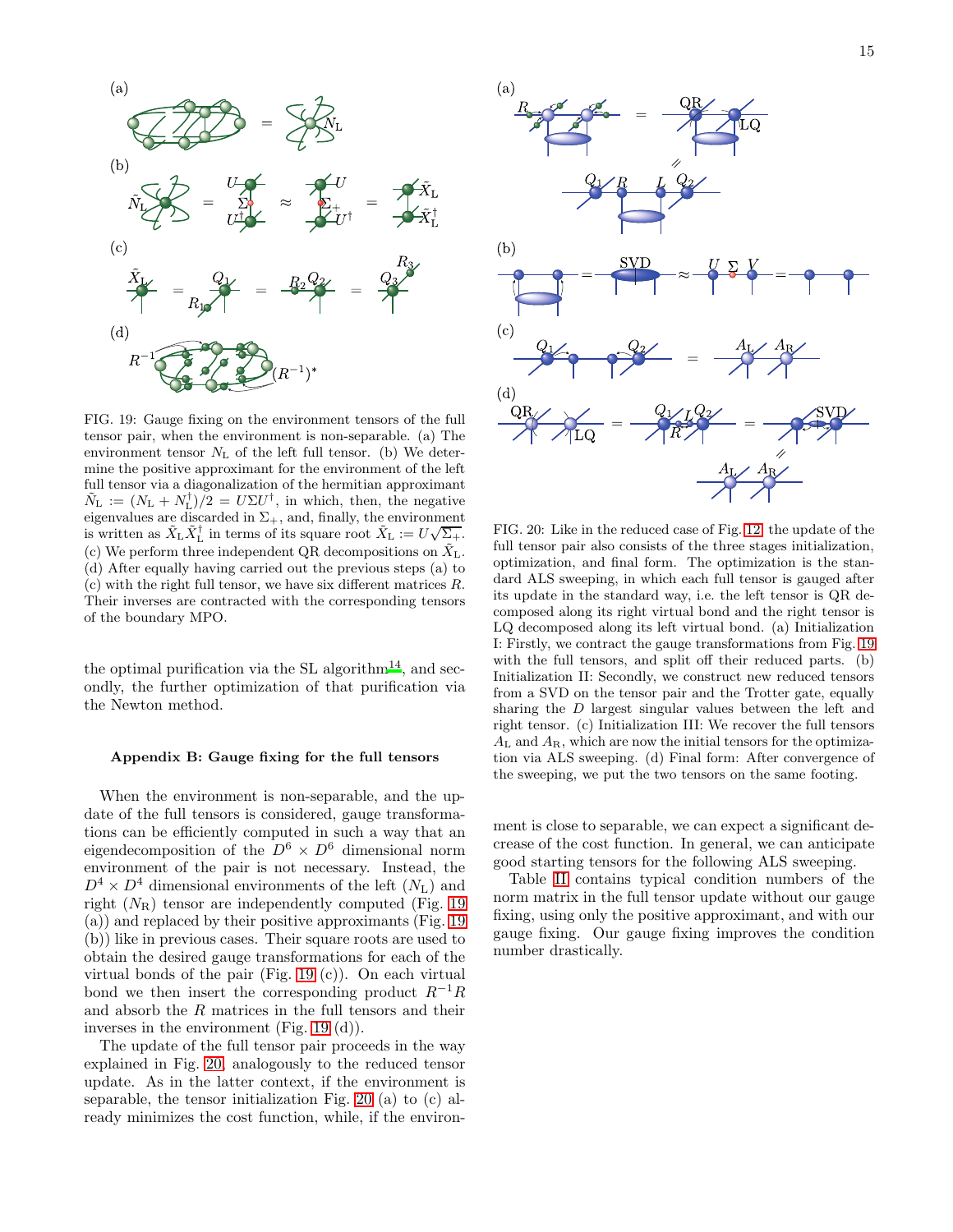| Model           | Positive approximant Gauge fixing |                 |
|-----------------|-----------------------------------|-----------------|
| $B = 1.0$ Ising | $(2 \pm 3) \cdot 10^9$            | $1.3 + 0.2$     |
| $B = 3.0$ Ising | $(2 \pm 2) \cdot 10^4$            | $2.9 \pm 0.7$   |
| Heisenberg      | $(1.3 \pm 0.8) \cdot 10^3$        | $1.15 \pm 0.05$ |

TABLE II: We show the mean condition number of the norm matrix with its standard deviation in the full tensor update, for  $D = 2$  and the setting of Tab. [I.](#page-7-1)

# <span id="page-15-4"></span><span id="page-15-3"></span>Appendix C: Finite PEPS energies

Here we collect some precise energy values obtained with the PEPS ground state approximations considered in this paper.

In the case of the Heisenberg model, we compare our results to energies from the quantum Monte Carlo loop algorithm of the ALPS library<sup>[34](#page-16-31)[–36](#page-16-41)</sup>, summarized in Tab. [III.](#page-15-5) The presented values and errors correspond to temperature  $T = 10^{-4}$ , and they agree with the ones corresponding to  $T = 10^{-3}$  within the error bars.

| $10 \times 10$ | $14 \times 14$ | $16 \times 16$                                              | $20 \times 20$ |
|----------------|----------------|-------------------------------------------------------------|----------------|
|                |                | $-0.628656(2)$ $-0.639939(2)$ $-0.643531(2)$ $-0.648607(1)$ |                |

TABLE III: Energy per site of the Heisenberg model on square lattices of various sizes from quantum Monte Carlo, computed with the ALPS library<sup>[34](#page-16-31)-36</sup>.

<span id="page-15-5"></span>

| D | $10 \times 10$                | $14 \times 14$ |
|---|-------------------------------|----------------|
|   | $2 -0.61310(2) -0.62631(1)$   |                |
|   | $3 -0.61999(1) -0.63246(1)$   |                |
|   | 4 $-0.62637(2)$ $-0.63832(3)$ |                |
|   | $5 -0.62739(1) -0.63901(1)$   |                |
|   | $6 -0.62774(1) -0.63930(1)$   |                |

TABLE IV: Energy per site of PEPS Heisenberg ground state approximations from the FU.

| $\overline{D}$ | $10 \times 10$ | $14 \times 14$ | $16 \times 16$                                            | $20 \times 20$ |
|----------------|----------------|----------------|-----------------------------------------------------------|----------------|
|                |                |                | $2 -0.61281(1) -0.62115(1) -0.62719(2) -0.63519(2)$       |                |
|                |                |                | $3 -0.61846(2) -0.62977(1) -0.63433(1) -0.64056(2)$       |                |
|                |                |                | 4 $-0.62382(1)$ $-0.63587(1)$ $-0.63985(1)$ $-0.64549(2)$ |                |
|                |                |                | $5 -0.62520(2) -0.63713(2) -0.64106(1) -0.64659(2)$       |                |
|                |                |                | 6 -0.62541(2) -0.63738(2) -0.64129(2) -0.64676(2)         |                |

TABLE V: Energy per site of PEPS Heisenberg ground state approximations from the SU.

| D | 2.0                                         | 2.5                                     | 2.8 |
|---|---------------------------------------------|-----------------------------------------|-----|
|   | $2 -2.40075(1) -2.74230(2) -2.98947(5)$     |                                         |     |
|   | $3 -2.40076(1) -2.74243(1) -2.99094(2)$     |                                         |     |
|   | 4 $-2.40076(1)$ $-2.74243(1)$ $-2.99099(1)$ |                                         |     |
| D | 2.9                                         | 3.0                                     | 3.1 |
|   | $2 -3.07945(5) -3.17128(4) -3.26400(4)$     |                                         |     |
|   | $3 -3.08071(1) -3.17210(1) -3.26457(1)$     |                                         |     |
|   | 4 $-3.08073(1)$ $-3.17210(1)$ $-3.26457(1)$ |                                         |     |
| D | 3.2                                         | 3.5                                     | 4.0 |
|   | $2 -3.35744(4) -3.64097(3) -4.12064(2)$     |                                         |     |
|   | $3 -3.35785(1) -3.64116(1) -4.12071(1)$     |                                         |     |
|   |                                             | $4 -3.35785(1) -3.64116(1) -4.12071(1)$ |     |

TABLE VI: Energy per site of  $11 \times 11$  PEPS Ising ground state approximations from the FU for different transverse fields B.

| D | 2.0                                   | 2.5                                     | 2.8 |
|---|---------------------------------------|-----------------------------------------|-----|
|   |                                       | $2 -2.45219(1) -2.77340(2) -3.00705(4)$ |     |
|   |                                       | $3 -2.45219(1) -2.77346(1) -3.00737(1)$ |     |
|   |                                       | $4 -2.45219(1) -2.77346(1) -3.00737(1)$ |     |
| D | 2.9                                   | 3.0                                     | 3.1 |
|   |                                       | $2 -3.09228(5) -3.18128(6) -3.27326(4)$ |     |
|   |                                       | $3 -3.09287(1) -3.18242(1) -3.27406(1)$ |     |
|   |                                       | $4 -3.09287(1) -3.18243(1) -3.27406(1)$ |     |
| D | 3.2                                   | 3.5                                     | 4.0 |
|   |                                       | $2 -3.36617(4) -3.64849(3) -4.12685(2)$ |     |
|   |                                       | $3 -3.36672(1) -3.64873(1) -4.12694(1)$ |     |
|   | 4 -3.36672(1) -3.64873(1) -4.12694(1) |                                         |     |

TABLE VII: Energy per site of  $21 \times 21$  PEPS Ising ground state approximations from the FU for different transverse fields B.

| $\left( \right)$ | 3.0          |
|------------------|--------------|
| 2                | $-3.1792(4)$ |
| 3                | $-3.1806(4)$ |
| 4                | $-3.1807(4)$ |
| 5                | $-3.1812(5)$ |
| 6.               | $-3.1812(4)$ |
|                  | $-3.1814(5)$ |

TABLE VIII: Energy per site of  $21 \times 21$  PEPS Ising ground state approximations from the SU for transverse field  $B = 3.0$ .

- <span id="page-15-0"></span><sup>1</sup> F. Verstraete and J. I. Cirac, arXiv:cond-mat/0407066 (2004).
- <span id="page-15-1"></span><sup>2</sup> S. R. White, Phys. Rev. Lett. 69, 2863 (1992).
- <span id="page-15-2"></span> $3$  U. Schollwöck, Ann. Phys. 326, 96 (2011).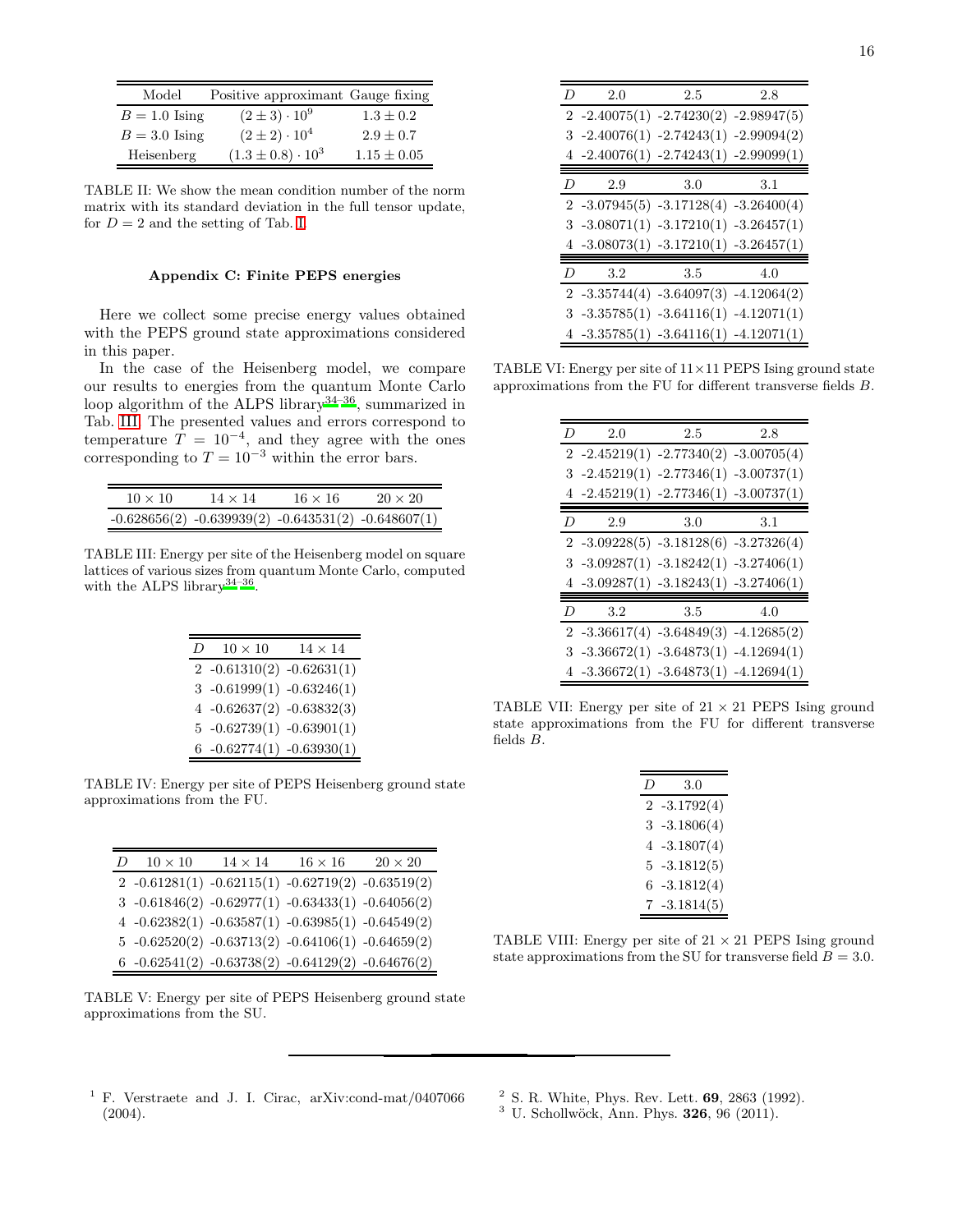- <span id="page-16-0"></span><sup>4</sup> P. Corboz, S. R. White, G. Vidal, and M. Troyer, Phys. Rev. B 84, 041108(R) (2011).
- <span id="page-16-5"></span><sup>5</sup> P. Corboz, T. M. Rice, and M. Troyer, arXiv:1402.2859 (2014).
- <span id="page-16-1"></span> $^6$  Z. Y. Xie, J. Chen, J. F. Yu, X. Kong, B. Normand, and T. Xiang, Phys. Rev. X 4, 011025 (2014).
- <span id="page-16-2"></span>M. Levin and C. P. Nave, Phys. Rev. Lett. 99, 120601 (2007).
- <span id="page-16-14"></span><sup>8</sup> H. C. Jiang, Z. Y. Weng, and T. Xiang, Phys. Rev. Lett. 101, 090603 (2008).
- <span id="page-16-4"></span>9 J. Jordan, R. Orús, G. Vidal, F. Verstraete, and J. I. Cirac, Phys. Rev. Lett. 101, 250602 (2008).
- <span id="page-16-46"></span> $10$  R. Orús and G. Vidal, Phys. Rev. B 80, 094403 (2009).
- <span id="page-16-34"></span><sup>11</sup> Z. Y. Xie, H. C. Jiang, Q. N. Chen, Z. Y. Weng, and T. Xiang, Phys. Rev. Lett. 103, 160601 (2009).
- <span id="page-16-10"></span><sup>12</sup> P. Corboz, R. Orús, B. Bauer, and G. Vidal, Phys. Rev. B 81, 165104 (2010).
- <span id="page-16-35"></span> $13$  L. Wang, I. Pižorn, and F. Verstraete, Phys. Rev. B 83, 134421 (2011).
- <span id="page-16-19"></span> $^{14}$  I. Pižorn, L. Wang, and F. Verstraete, Phys. Rev. A  $\bf 83,$ 052321 (2011).
- <span id="page-16-3"></span><sup>15</sup> Z. Y. Xie, J. Chen, M. P. Qin, J. W. Zhu, L. P. Yang, and T. Xiang, Phys. Rev. B 86, 045139 (2012).
- <span id="page-16-6"></span> $16$  F. Verstraete, V. Murg, and J. I. Cirac, Adv. Phys. 57, 143 (2008).
- <span id="page-16-7"></span><sup>17</sup> V. Murg, F. Verstraete, and J. I. Cirac, Phys. Rev. A  $75$ , 033605 (2007).
- <span id="page-16-27"></span><sup>18</sup> V. Murg, F. Verstraete, and J. I. Cirac, Phys. Rev. B 79, 195119 (2009).
- <sup>19</sup> M. Lubasch, V. Murg, U. Schneider, J. I. Cirac, and M.-C. Ba˜nuls, Phys. Rev. Lett. 107, 165301 (2011).
- <span id="page-16-8"></span><sup>20</sup> A. Hosseinkhani, B. G. Dezfouli, F. Ghasemipour, A. T. Rezakhani, and H. Saberi, Phys. Rev. A 89, 062324 (2014).
- <span id="page-16-9"></span> $21$  M. Lubasch, J. I. Cirac, and M.-C. Bañuls, New J. Phys. 16, 033014 (2014).
- <span id="page-16-11"></span><sup>22</sup> R. Orús, Ann. Phys. **349**, 117 (2014).
- <span id="page-16-30"></span><sup>23</sup> G. Vidal, Phys. Rev. Lett. **91**, 147902 (2003).
- A. J. Daley, C. Kollath, U. Schollwöck, and G. Vidal, J. Stat. Mech. (2004) P04005.
- <span id="page-16-49"></span> $25$  G. Vidal, Phys. Rev. Lett. 93, 040502 (2004).
- <span id="page-16-20"></span> $^{26}$  F. Verstraete, J. J. García-Ripoll, and J. I. Cirac, Phys. Rev. Lett. 93, 207204 (2004).
- <span id="page-16-21"></span><sup>27</sup> J. I. Cirac, D. Poilblanc, N. Schuch, and F. Verstraete, Phys. Rev. B 83, 245134 (2011).
- <span id="page-16-22"></span> $28$  G. De las Cuevas, N. Schuch, D. Pérez-García, and J. I. Cirac, New J. Phys. 15, 123021 (2013).
- <span id="page-16-23"></span> $29$  M. Kliesch, D. Gross, and J. Eisert, arXiv:1404.4466 (2014).
- <span id="page-16-26"></span> $\frac{30}{\text{J}}$  J. B. Keller, Math. Mag. 48, No. 4, 192 (1975).<br> $\frac{31}{\text{H}}$  Kelis D. Klagges, B. Omis, and K. B. Sabw
- <span id="page-16-50"></span>H. Kalis, D. Klagges, R. Orús, and K. P. Schmidt, Phys. Rev. A 86, 022317 (2012).
- <span id="page-16-29"></span> $32$  G. H. Golub and C. F. Van Loan, *Matrix Computations*, The Johns Hopkins University Press, 3rd edition (1996).
- <span id="page-16-32"></span><sup>33</sup> A. W. Sandvik, Phys. Rev. B 56, 11678 (1997).
- <span id="page-16-31"></span><sup>34</sup> S. Todo and K. Kato, Phys. Rev. Lett. **87**, 047203 (2001).<br><sup>35</sup> A. F. Albuquerque et al., I. Mag. Mag. Mat. **310**, 1187 <sup>35</sup> A. F. Albuquerque et al., J. Mag. Mag. Mat. 310, 1187 (2007).
- <span id="page-16-41"></span><sup>36</sup> B. Bauer *et al.*, J. Stat. Mech. (2011) P05001.
- <span id="page-16-33"></span><sup>37</sup> B. Bauer, G. Vidal, and M. Troyer, J. Stat. Mech. (2009) P09006.
- <span id="page-16-36"></span><sup>38</sup> M.-C. Bañuls, D. Pérez-García, M. M. Wolf, F. Verstraete, and J. I. Cirac, Phys. Rev. A 77, 052306 (2008).
- <span id="page-16-37"></span><sup>39</sup> F. Mezzacapo, N. Schuch, M. Boninsegni, and J. I. Cirac, New J. Phys. 11, 083026 (2009).
- <span id="page-16-38"></span>A. Sfondrini, J. Cerrillo, N. Schuch, and J. I. Cirac, Phys. Rev. B 81, 214426 (2010).
- <span id="page-16-39"></span><sup>41</sup> E. M. Stoudenmire and S. R. White, Annu. Rev. Condens. Matter Phys. 3, 111 (2012).
- <span id="page-16-40"></span> $^{42}$  S. R. White and A. L. Chernyshev, Phys. Rev. Lett. **99**, 127004 (2007).
- <span id="page-16-42"></span><sup>43</sup> P. Corboz and F. Mila, Phys. Rev. Lett. 112, 147203 (2014).
- <span id="page-16-43"></span> $44$  S. Singh, R. N. C. Pfeifer, and G. Vidal, Phys. Rev. B 83, 115125 (2011).
- <span id="page-16-44"></span> $^{45}$  B. Bauer, P. Corboz, R. Orús, and M. Troyer, Phys. Rev. B 83, 125106 (2011).
- <span id="page-16-45"></span> $^{46}$  H. W. J. Blöte and Y. Deng, Phys. Rev. E  $66$ , 066110 (2002).
- <span id="page-16-47"></span> $47$  S. Yan, D. A. Huse, and S. R. White, Science 332, 1173 (2011).
- <span id="page-16-48"></span> $48$  S. Depenbrock, I. P. McCulloch, and U. Schollwöck, Phys. Rev. Lett. 109, 067201 (2012).
- <span id="page-16-51"></span><sup>49</sup> The NAG Library (2013), The Numerical Algorithms Group (NAG), Oxford, United Kingdom, www.nag.com.
- <span id="page-16-12"></span> $50$  We remark that the initial time evolution method<sup>[23](#page-16-30)-25</sup> works slightly different, and the basis of this work is rather given by  $\text{Ref.}^{26}$  $\text{Ref.}^{26}$  $\text{Ref.}^{26}$ .
- <span id="page-16-13"></span> $51$  In the direct minimization of the energy, the cost function to be minimized is  $E(|\psi\rangle) = \langle \psi | \hat{H} | \psi \rangle / \langle \psi | \psi \rangle$  over the PEPS  $|\psi\rangle$ . For an update during the ALS sweeping, the tensor at position l is set to  $A_l$  minimizing  $E(\vec{A}_l)$  =  $\vec{A}_{l}^{\dagger}H_{l}\vec{A}_{l}/\vec{A}_{l}^{\dagger}N_{l}\vec{A}_{l}$ , which can be found as the lowest eigenstate of the generalized eigenproblem  $H_l \vec{A}_l = \lambda N_l \vec{A}_l$ . Here, the matrix  $H_l$  is defined from the TN  $\langle \psi | \hat{H} | \psi \rangle$ , in which one leaves out the tensor  $A_l$  in the ket and  $A_l^*$  in the bra, and  $N_l$  is the norm matrix.
- <span id="page-16-15"></span><sup>52</sup> In an efficient implementation of this algorithm we only store and update the boundary MPO for the rows and columns of the norm TN, and the contraction for the vector  $\vec{b}_l$  is performed on the fly.
- <span id="page-16-16"></span> $53$  The dependence of the cluster contraction on  $D'$  was already investigated previously $^{21}$  $^{21}$  $^{21}$ .
- <span id="page-16-17"></span><sup>54</sup> We determine  $\delta_0$  via the two values of  $\epsilon_\alpha(\delta)$  at  $\delta = 2$  and 4, and  $\zeta$  via the two values of  $G_{\alpha}(x)$  at  $x=4$  and 8.
- <span id="page-16-18"></span><sup>55</sup> The slight deviation of Fig. [4](#page-3-1) (b) from the exact diagonal for larger  $\zeta$  is due to the fact that they correspond to  $B \approx 3.0$  where both  $\epsilon_{\alpha}(\delta)$  and  $G_{\alpha}(x)$  decrease rather polynomially and thus  $\delta_0$  as well as  $\zeta$  depend more strongly on the two values from which they were determined.
- <span id="page-16-24"></span><sup>56</sup> Although our conclusions are based on PEPS from the SU, because we had thoroughly analyzed exactly the same PEPS with the SL algorithm in Ref[.](#page-16-9)<sup>21</sup>, we clearly expect similar improvements for PEPS from the FU (in particular the ground state of the quantum Ising model at  $B = 1.0$ , away from criticality, should be well approximated by the SU and thus Fig. [7](#page-5-0) (b) should only change slightly for the corresponding FU PEPS).
- <span id="page-16-25"></span><sup>57</sup> In a PEPS, for any pair of neighboring tensors that are connected via a virtual index, an arbitrary matrix  $M$  can be contracted with one tensor and the matrix  $M^{-1}$  with the other in such a way that the state does not change. This establishes the analogue of a (local) gauge freedom. Throughout this article, the matrix  $M$  is called *gauge ma*-trix or gauge transformation in accordance with Ref.<sup>[16](#page-16-6)</sup>, and the term gauge fixing or gauge choice refers to the process of choosing a specific matrix M.
- <span id="page-16-28"></span><sup>58</sup> A recent alternative approach for an improved imaginary